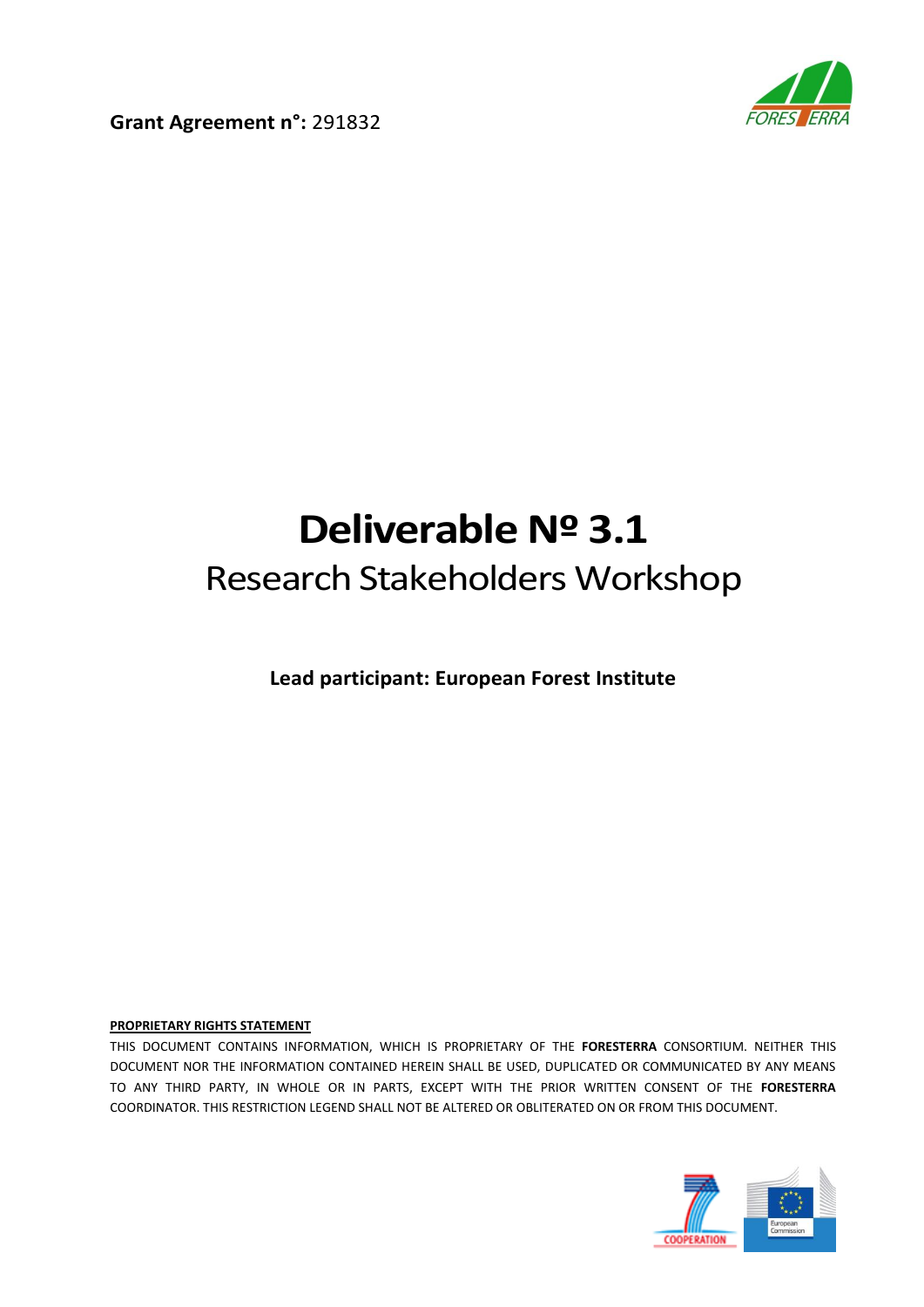#### **Grant Agreement n°:** 291832

**Project Acronym:** FORESTERRA

**Project title:** Enhancing FOrest RESearch in the MediTERRAnean through improved coordination and integration

**Funding Scheme:** Coordination and support action

Date of latest version of Annex I against which the assessment will be made:  $10^{th}$ September, 2012

**Deliverable Number:** 3.1 **Deliverable Title:** Research Stakeholders Workshop **Code name:** FORESTERRA\_WP3\_D3.1 **WP:** Strategic Activities **Date of submission:** December 2012 **Dissemination level:** Public

**Lead participant:** EFI **Author:** Marc Palahí **WP leader:** EFI **Coordinator:** Rocío Lansac **EC project officer:** Francois Constantin

**Publishable abstract:** This is a strategic document that identifies and defines the research gaps for transnational research funding. A research strategic workshop has been organised to define research topics for transnational funding and provide strategic guidance to forest research coordination activities.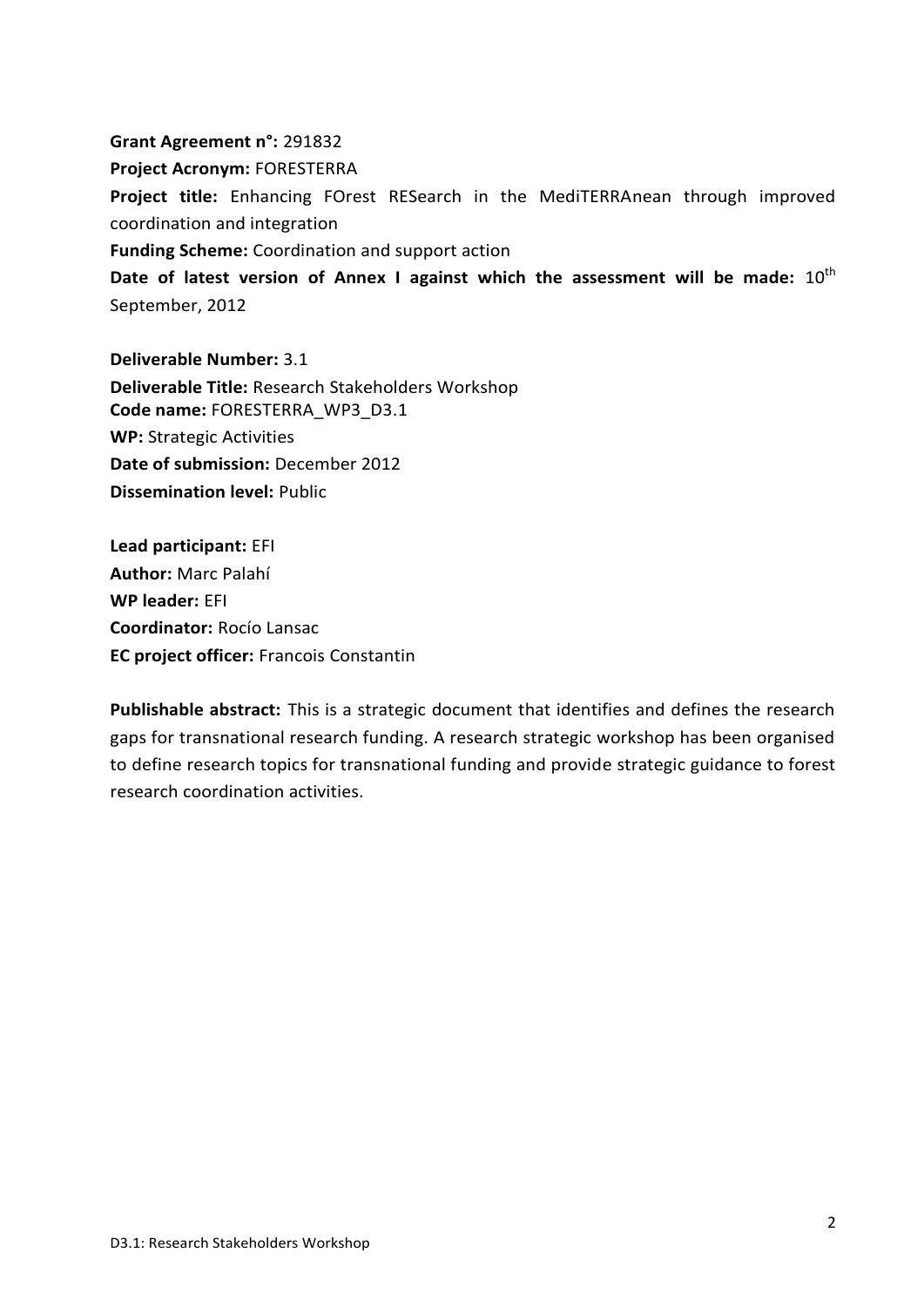## **CONTENTS**

| 1. | <b>Overview</b>                                                                                                                                                           | 4  |  |
|----|---------------------------------------------------------------------------------------------------------------------------------------------------------------------------|----|--|
| 2. | <b>Call for Ideas</b>                                                                                                                                                     | 5  |  |
| 3. | <b>FORESTERRA Strategic Workshop</b>                                                                                                                                      | 7  |  |
| 4. | <b>FORESTERRA Strategic Research Themes</b>                                                                                                                               | 8  |  |
|    | 4.1. Understanding global change drivers, impacts & indicators on forest ecosystems: a Mediterranean-scale<br>approach (Global Change)                                    | 9  |  |
|    | 4.2. Fostering forest system resilience through managing biodiversity, from genes to communities (Biodiversity)                                                           | 11 |  |
|    | 4.3. Multi-purpose forest landscapes management to enhance the role of non-wood products and related<br>ecosystem services in rural development (Multipurpose landscapes) | 12 |  |
|    | 4.4. Integrated watershed management for delivering forest water-related services (Water)                                                                                 | 14 |  |
|    | Annex 1. Programme of Strategic Workshop                                                                                                                                  | 16 |  |
|    | <b>Annex 2. Participants of Strategic Workshop</b>                                                                                                                        | 17 |  |
|    | Annex 3. Pictures of Strategic Workshop<br>20                                                                                                                             |    |  |
|    | Annex 4. Programme of Steering Committee and Stakeholders Advisory Group<br>21                                                                                            |    |  |
|    | Annex 5. Participants of Steering Committee and Stakeholders Advisory Group                                                                                               | 23 |  |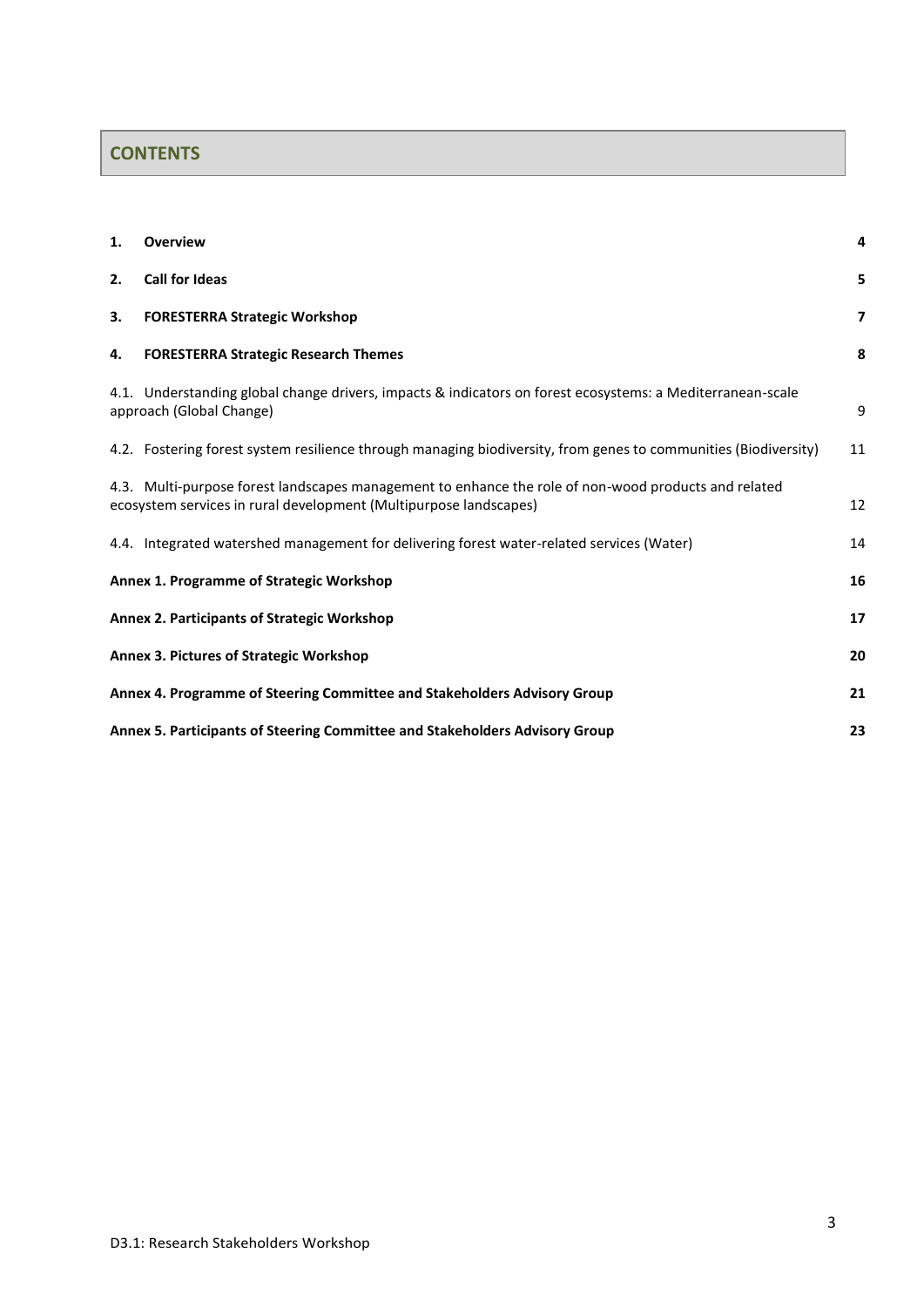#### <span id="page-3-0"></span>**1. Overview**

One of the main objectives of WP3 is to develop FORESTERRA's Strategic Plan in order to define the most strategic research themes for implementing joint activities and research projects.

This deliverable presents the results of the consultation process that has been undertaken, using a bottom-up approach, in order to define the research themes for future common joint activities and transnational research funding.

The process of defining topics for joint calls has been based on (1) a bottom-up call for research ideas conducted via email, and (2) an interactive scientific workshop involving all consortium members and invited representatives of research organizations (involving all disciplines relevant to forest research) from most Mediterranean countries as well as other Mediterranean climate areas (California and Australia).

The research Stakeholders workshop, which had been planned for Month 14, was brought forward to Month 6 and took place in Tunis, Tunisia, on 13 June 2012. The FORESTERRA Project Management Team decided to change the dates in order to take advantage of the EFIMED Annual Meeting, which is the largest Mediterranean forest research gathering during the year. In this way, the FORESTERRA workshop benefitted from the presence of scientists from various disciplines from all over the Mediterranean and beyond.

The process and results of the different steps are described in the following pages.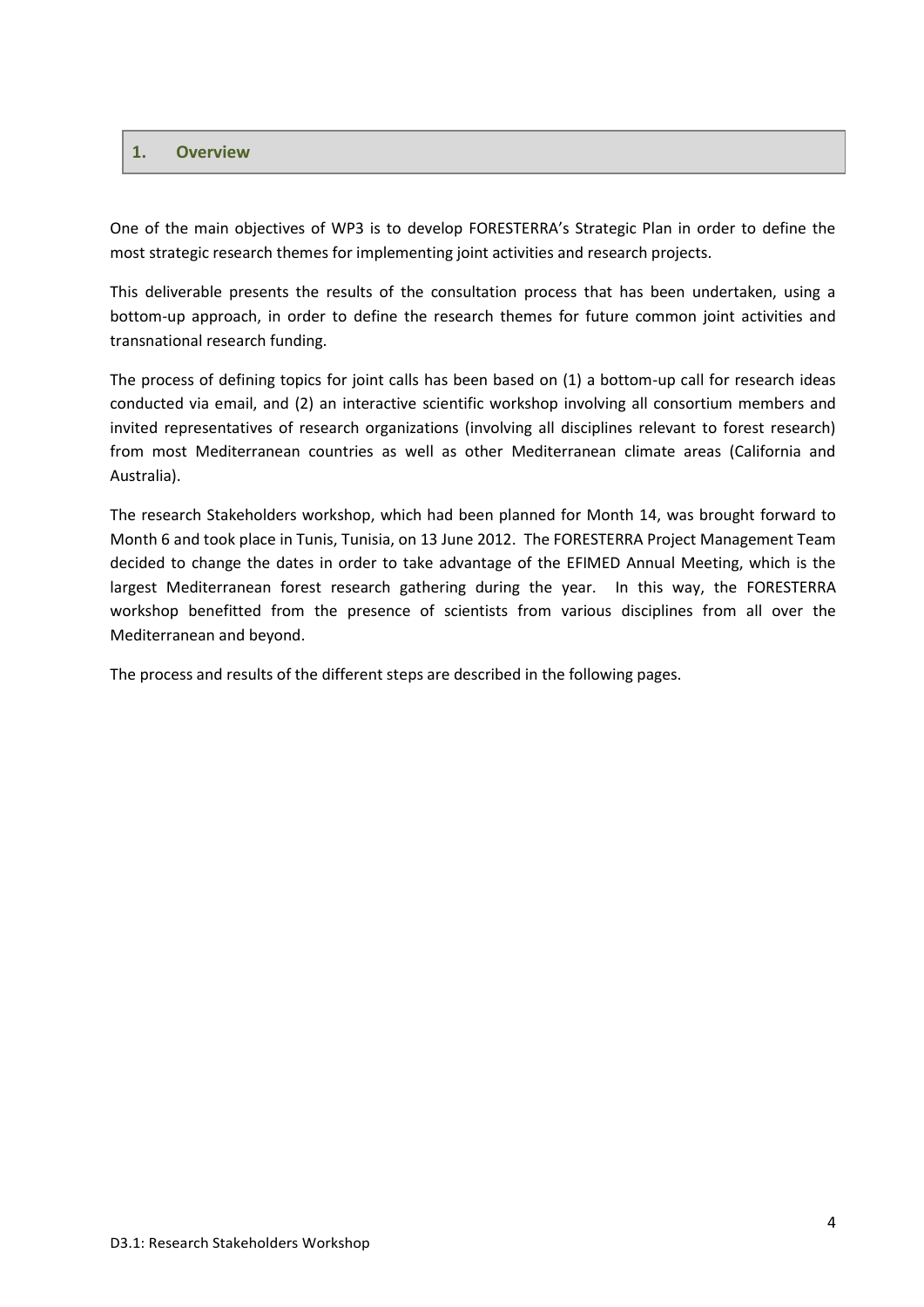#### <span id="page-4-0"></span>**2. Call for Ideas**

The WP3 leader (EFIMED) launched a [call for ideas](http://www.efimed.efi.int/portal/news/?bid=373) at the beginning of 2012 as a bottom-up exercise to serve further discussions within FORESTERRA, in the context of the Mediterranean Forest Research Agenda (MFRA) strategic interdisciplinary themes. The exercise was successful with a total of 28 research project ideas received, in which 150 forest research organizations from 26 different countries participated (including institutions from North and South America, Africa and Australia).



The research project ideas were diverse in terms of research scope and disciplines involved geographical scale of study, tree species, forest ecosystem processes as well as products and services included. Furthermore, many of the ideas addressed two or three [MFRA](http://www.efimed.efi.int/portal/research/mfra/) priorities.

| <b>MFRA research priority</b>                                                                        | Number of<br>research<br>project ideas |
|------------------------------------------------------------------------------------------------------|----------------------------------------|
| Impact of climate and land-use change on Mediterranean forest ecosystems<br>functioning              | 16                                     |
| Integration of the risk of forest fires in land-use and landscape planning and<br>management         | 2                                      |
| Policy, economic and institutional aspects for sustainable provision of forest<br>goods and services | 3                                      |
| Forest and woodlands in the context of integrated management of land<br>resources                    |                                        |

While most of the ideas noted the need for multidisciplinary research to address emerging scientific challenges, many of the proposed research teams were not truly multidisciplinary. There was a wide consensus on the need to improve understanding of the drivers and impacts of climate, land-use, socioeconomic and environmental changes on forest ecosystems' composition, structure and functioning, and their capacity to deliver key goods and services.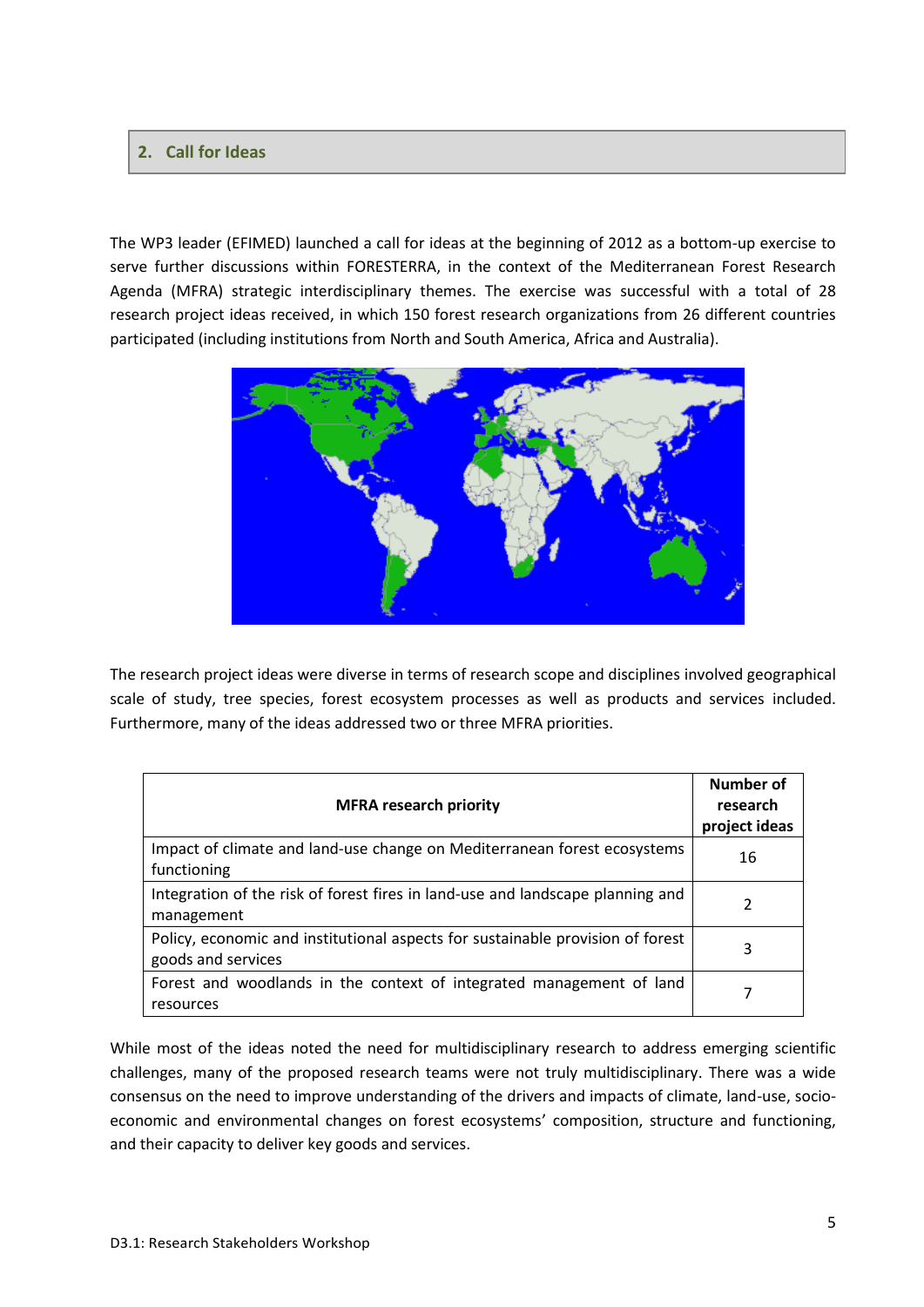Several ideas emphasised the need to integrate knowledge to develop adaptive measures (from restoration to management) in order to foster the resilience of forest ecosystems and the services they provide. Some focused on acquiring the scientific knowledge needed for the sustainable management of multi-purpose trees and landscapes (agro-silvo-pastoral interface) to enhance the role of non-wood products in rural development.

Other ideas were focused on issues of policy, institutional and socio-economic aspects as well as the motivation of stakeholders regarding payments for environmental services and their implication for their design. Finally, the need was established for improved and integrated knowledge on water and forest interactions at different scales. This topic was also partially addressed as a cross-cutting issue by several proposed ideas.

Based on this broad consultation and the high number of research ideas, EFIMED Scientific Advisory Group devised four main multi-disciplinary and cross-cutting research themes that could address the most important gaps in knowledge and scientific challenges identified in the call for ideas. These are:

- Understanding global change drivers, indicators and impacts on Mediterranean forest ecosystems: a Mediterranean-scale approach
- Fostering forest system resilience through managing biodiversity, from genes to communities
- Multi-purpose forest landscapes management to enhance the role of non-wood products and related ecosystem services in rural development
- Integrated watershed management for delivering forest water-related services

These themes were brought for detailed discussions and further elaboration to the Scientific Workshop organised in Tunis.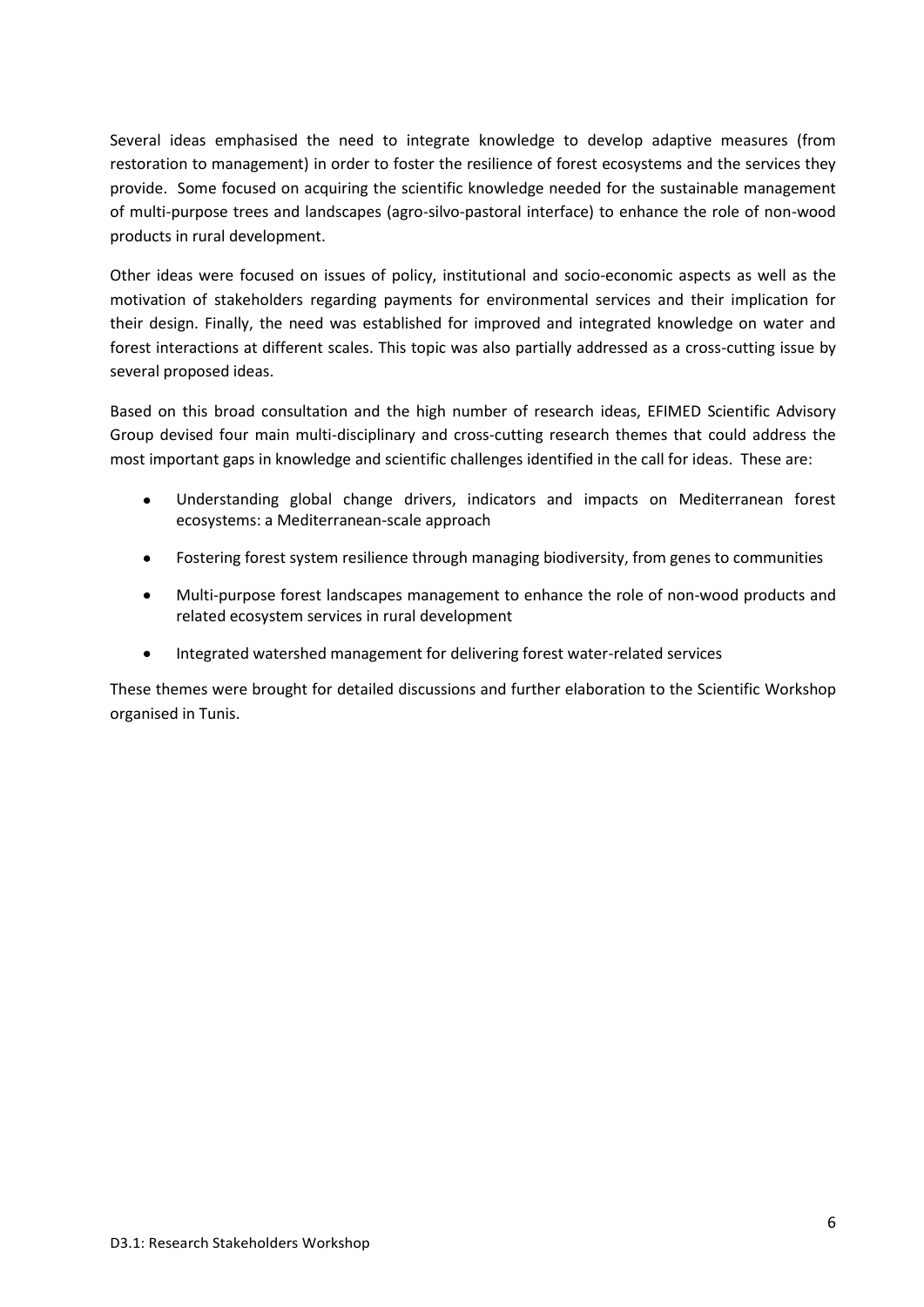#### <span id="page-6-0"></span>**3. FORESTERRA Strategic Workshop**

With over 90 participants attending the FORESTERRA workshop, there was an enhanced opportunity for scientists from across the Mediterranean region and from countries further afield to discuss the background, scope and impacts of the potential four research themes face to face, while giving more time to the development of a more informed strategic plan.

During the workshop, four cross-cutting themes were discussed in small working groups, through interactive and iterative group work. For each of the four themes, group work focused on keywords, as well as on identifying knowledge gaps regarding the understanding of the theme and on the challenges for managing and governing Mediterranean forests within these four cross-cutting themes. The programme and list of participants are shown in the annexes of this document.

After the workshop, a draft strategic document was produced, based on the working group discussions; this was disseminated to EFIMED's network of over 800 stakeholders for additional comments.

The draft document, FORESTERRA Strategic Research Themes was discussed in October 2012 by the FORESTERRA Steering Committee and the FORESTERRA Stakeholders Advisory Group in Rome. After such wide consultation process, the FORESTERRA scientific plan, which will be the basis for the call for research proposals for transnational funding planned for 2013, will be developed.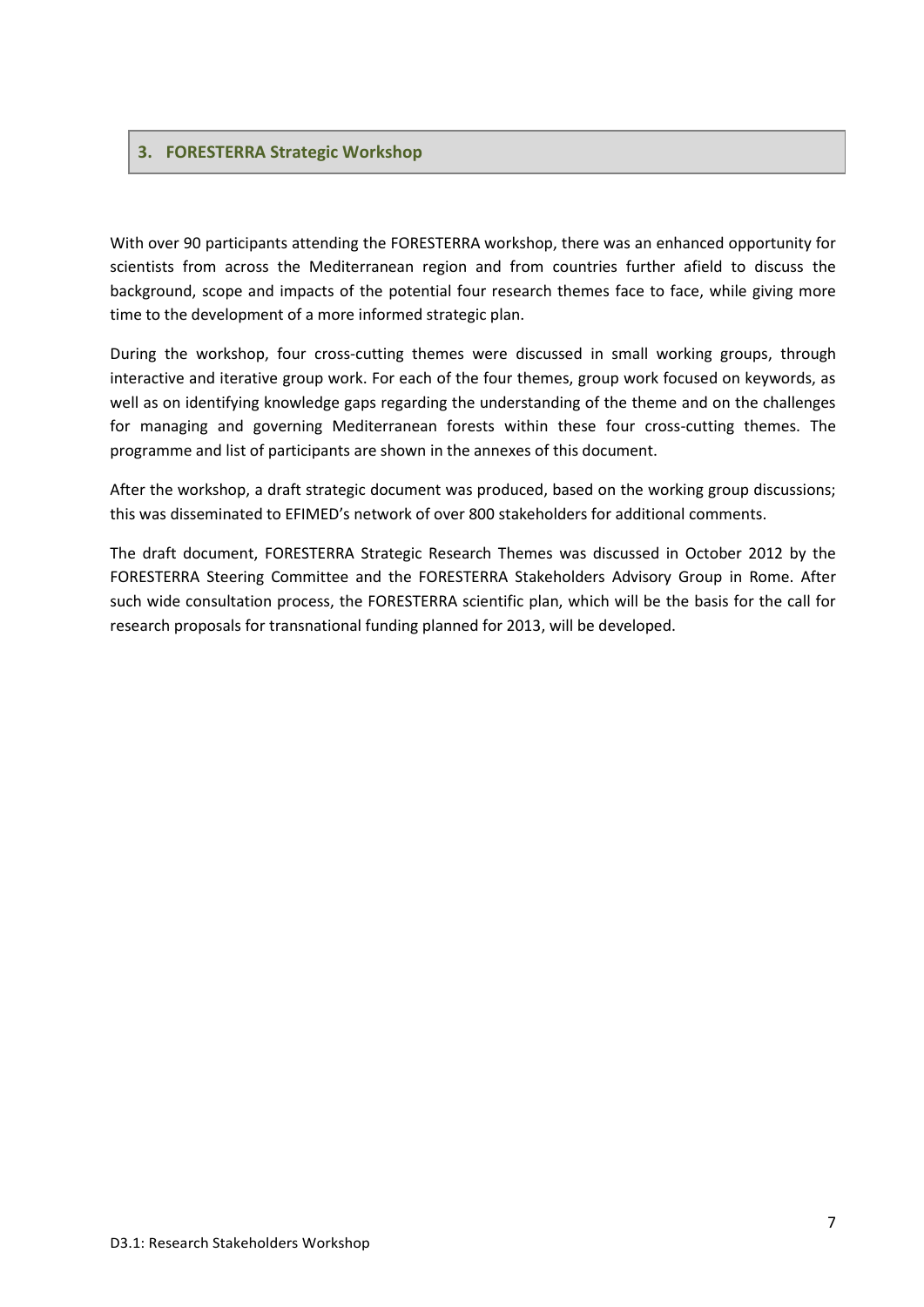#### <span id="page-7-0"></span>**4. FORESTERRA Strategic Research Themes**

Based on the call for ideas and the scientific workshop, four cross-cutting strategic themes were proposed and elaborated:

- Understanding global change drivers, indicators and impacts on Mediterranean forest ecosystems: a Mediterranean-scale approach
- Fostering forest system resilience through managing biodiversity, from genes to communities
- Multi-purpose forest landscapes management to enhance the role of non-wood products and related ecosystem services in rural development
- Integrated watershed management for delivering forest water-related services  $\bullet$

These four themes, described below, were also discussed and fine-tuned with FORESTERRA Stakeholder Advisory group, to be an input for the development of FORESTERRA strategic plan.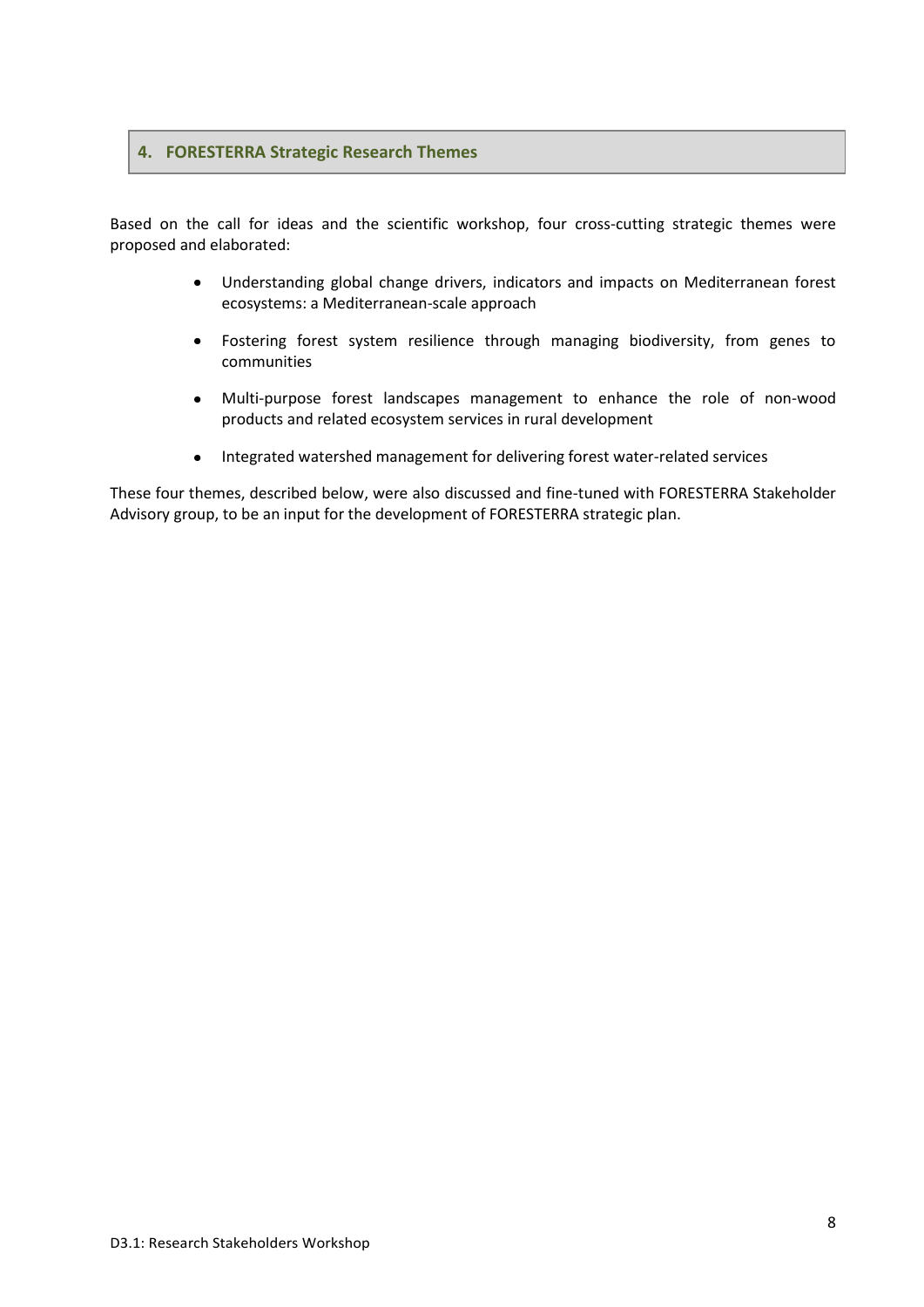## <span id="page-8-0"></span>**4.1. Understanding global change drivers, impacts & indicators on forest ecosystems: a Mediterranean-scale approach (Global Change)**

#### **Justification**

The Mediterranean Basin is considered to be very vulnerable to global change impacts (including urbanization, climatic, environmental, socio-economic and land-use changes) because its ecosystems are threatened by drastic and rapid changes and complex interactions among multiple drivers. Global change is putting at stake important forest goods and services: wood and non-wood production; biodiversity, including genetic resources; water resources; and carbon budget. However, different parts of the Mediterranean Basin are impacted by different and contrasting processes depending on their socioeconomic situation and demographic trends. For example, forest degradation, overgrazing and intense use of available forest resources is a dominant trend in the southern Mediterranean regions, whereas in the north, forestry activities are being abandoned and natural forestation is increasing, at least in the uplands. In this context, determining the expected impact of global change on forest ecosystems and the goods and services they provide in different parts of the Mediterranean Basin poses an enormous challenge. Such information is crucial for developing adaptive strategies, from forest management to forest policy level, to ensure that Mediterranean forests will continue to deliver relevant services. This is particularly important in hot spots, where the impact of global change drivers is predicted to be particularly large, and complex interactions among drivers lead to situations in which different policies may have conflicting effects on different ecosystem services. Long-term monitoring through a large observational network is essential to gather the information needed to orientate proper management. It is crucial to promote the institutional changes needed to face the above-mentioned challenges.

#### **Scope**

This project requires a pan-Mediterranean regional scale, a truly multidisciplinary approach (climatology, ecophysiology, demography, geography, ecology, fire research, modelling, economics, governance, etc), and different scientific tools, including remote sensing, long-term monitoring networks, socio-economic data, integrated modelling.

#### **Objectives**

- (i) to understand, analyse and map the main global change drivers, impacts (including main risks and abiotic risks) and indicators relevant for the sustainability of forest ecosystems and their goods and services at the Mediterranean Basin scale;
- (ii) to forecast future impacts and vulnerability of forest ecosystems and their goods and services at local and Mediterranean scale based on increased understanding of
	- climate: the need for downscaling and improvement of climate models
	- main biotic and abiotic forest disturbances
	- human demography, socioeconomic development, social values and perception (e.g., urbanize society) as well as land-use trends
	- biological/ecological traits and adaptive capacity of species and genotypes
	- forest distribution (shift in species, the role of invasive species, species migration vs. adaptation)
	- dynamical tendencies in the community and related structural and compositional changes
- (iii) to identify main risks and hotspot areas requiring special attention at Mediterranean scale, including forest fire risk;
- (iv) to identify the most sensitive and vulnerable types of forest community in the Mediterranean area.
- (v) to develop an integrated Mediterranean level forest information system (including interactive databases, mapping tools, etc.) as basis for developing new adaptive strategies and policies, and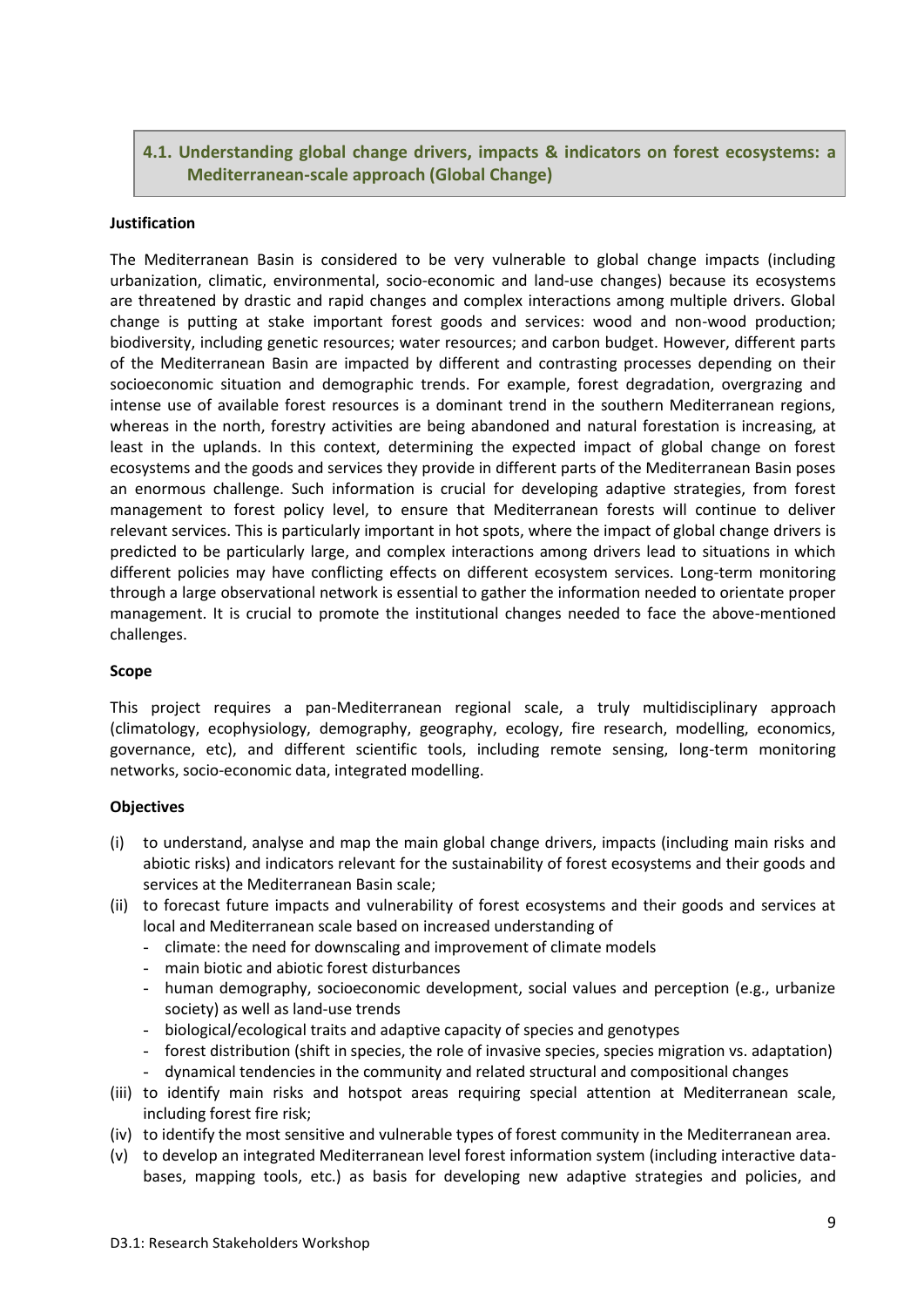identifying needed changes in management policies and restoration needs for minimizing impacts of global change on forest ecosystems in the Mediterranean Basin.

#### **Expected Impact**

A Mediterranean-scale integrated understanding of DPSIR (Driving Forces-Pressures-State-Impacts-Responses) to global change as a basis for developing new strategies, policies and governance models to enhance the sustainability of forest ecosystem services, from cross-sectoral policies to integrated land management. This will also contribute to the FAO initiative on drylands restoration [\(http://www.fao.org/forestry/aridzone/77777/en/\)](http://www.fao.org/forestry/aridzone/77777/en/) and the state of Mediterranean forests.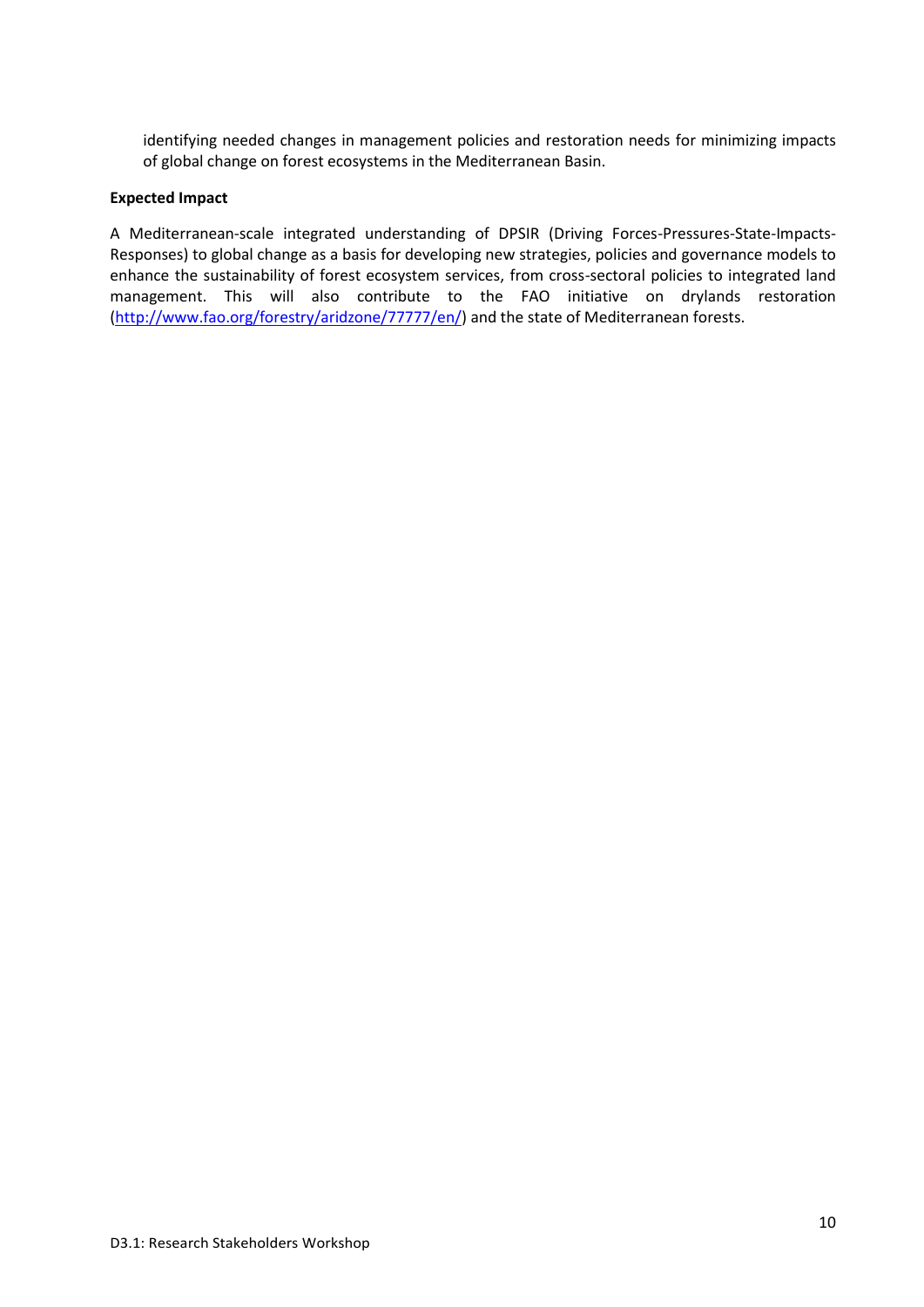## <span id="page-10-0"></span>**4.2. Fostering forest system resilience through managing biodiversity, from genes to communities (Biodiversity)**

#### **Justification**

The Mediterranean area is a biodiversity hotspot with a history of diverse land use and management practices. Bio-diverse ecological systems are expected to be more resilient to disturbance than simplified ones. However, little is known about the functional response and evolution of this diversity in Mediterranean forests confronted with rapid social and environmental changes. Basic research on functional and evolutionary processes in the context of a fluctuating and changing environment, in particular for trees as long-lived sessile organisms and keystone species of the forest ecosystem, is greatly needed. Similarly, the socio-economic drivers and their impact on biodiversity in Mediterranean forests need better understanding. Integrating knowledge about these processes and forest management is required to forecast future scenarios and evaluate impacts on Mediterranean forest ecosystem services. Finally, there is a need to integrate this knowledge further with policy and economics in order to develop a comprehensive and dynamic socio-ecological approach to the resilience of Mediterranean forests in a global-change context, considering various temporal and spatial scales.

#### **Scope**

An interdisciplinary effort is required, combining expertise in environmental sciences, ecology, genetics and population biology, forest management, governance and economics. The approach will combine experimentation (in situ measurements and controlled experiments) and modelling efforts, to elucidate the role of biodiversity at different levels (from genes to communities) in fostering forest resilience and preserving ecological functioning and ecosystem services. A thorough understanding of the impact of forest management to foster the adaptive capacity of Mediterranean forest as well as policy and economic instruments to finance and promote adaptative forest management models that enhance the functional and evolutionary potential of Mediterranean forests is required.

#### **Objectives**

- (i) to advance knowledge, on different temporal and spatial scales, on the functional, structural and evolutionary response of Mediterranean forests as affected by environmental (including the intensification of forest disturbances, especially forest fires), land-use and socio-economic changes;
- (ii) to develop new adaptive forest management models and tools that take into account the role and dynamics of forest biodiversity (from genes to forest communities, including their associate myco and vascular flora) at local and landscape levels;
- (iii) to contribute to the development of economic valuation, financing mechanisms and appropriate policy frameworks that will support the conservation of biodiversity resources and the implementation of adaptive forest management.

#### **Expected impact**

To improve understanding and technological know-how in fostering functional and evolutionary processes that affect adaptability and resilience of Mediterranean forests through new silvicultural practices and landscape management. Mechanisms to integrate biodiversity in economic evaluations and governance decisions will contribute to the effective preservation of biodiversity hotspots, such as Mediterranean forests, and will safeguard their ecosystem services for future generations.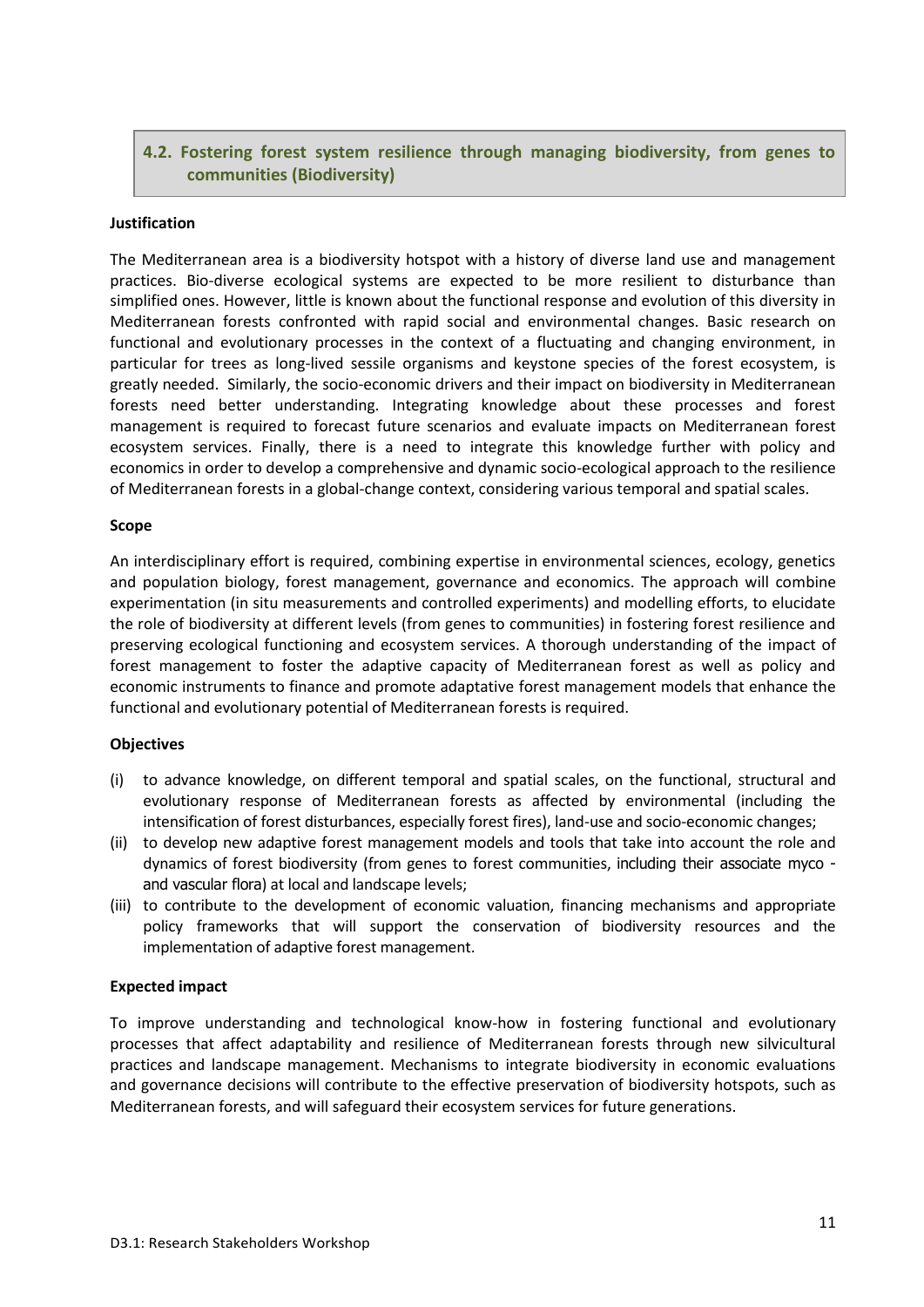## <span id="page-11-0"></span>**4.3. Multi-purpose forest landscapes management to enhance the role of non-wood products and related ecosystem services in rural development (Multipurpose landscapes)**

#### **Justification**

Forests, silvo-pastoral and agroforestry systems in the Mediterranean region are not only important because of their high ecological value, but also due to their contribution to human welfare in the region. Although their wood production capacity is relatively limited when compared to forests in other European regions, they are highly appreciated for the provision of non-wood forest products and services. Non-wood forest products (NWFP), such as cork, fodder, mushrooms, fruits, pharmaceutical and aromatic plants, can contribute significantly to local or national economies and to rural development. For example, in the southern Mediterranean area, it is estimated that grazing provides almost three times as much benefit, per hectare, as wood forest products. Another example is cork, which in Portugal accounts for 35% of the estimated total benefits obtained from forests. Furthermore, the importance of these non-wood goods has often resulted in the development of Mediterraneanspecific agro-forest systems, where different uses are combined to improve the limited production potential of the ecosystems.

However, present social, environmental and economic developments are creating new challenges for land managers in terms of how to optimise the production of different non-wood products, without jeopardising the ecological stability of the ecosystems. In this respect, new management approaches, innovation systems and policy frameworks are required in order to improve production potential in a sustainable way and also better to commoditize and market the relevant NWFPs and ecosystem services.

#### **Scope**

It is expected that the project will take a broad, interdisciplinary approach, combining research in the fields of forest management and planning, landscape ecology, range management and animal production, innovation, marketing, and institutional aspects. Such an integrated approach should guarantee that all aspects of the Mediterranean forest and agro-silvo production systems are considered when developing innovative solutions that will help to optimise the benefits these systems provide to societies, and in particular to rural communities.

#### **Objectives**

Specific objectives of the call are:

- (i) to generate new knowledge on the production potential and trade-offs of specific Mediterranean forest-based ecosystems, regarding wood and relevant non-wood forest products and ecosystem services;
- (ii) to generate new knowledge and tools to understand and optimise forest management (including the use of prescribed burning) regarding the joint production of wood and NWFPs from multipurpose landscapes, and taking into account biodiversity conservation objectives;
- (iii) to provide wider understanding of the potential markets for non-wood forest products (including grazing potential and eco-tourism related to NWPs), including the role of public and private actors in supporting the innovation processes for new products based on consumers' preferences;
- (iv) to understand better the structure, relationships and preferences of different stakeholder groups (including differences from southern and northern regions), and to develop approaches to include stakeholder preferences in the forest management planning process, estimation of trade-offs and facilitation of potential conflict resolution amongst stakeholders;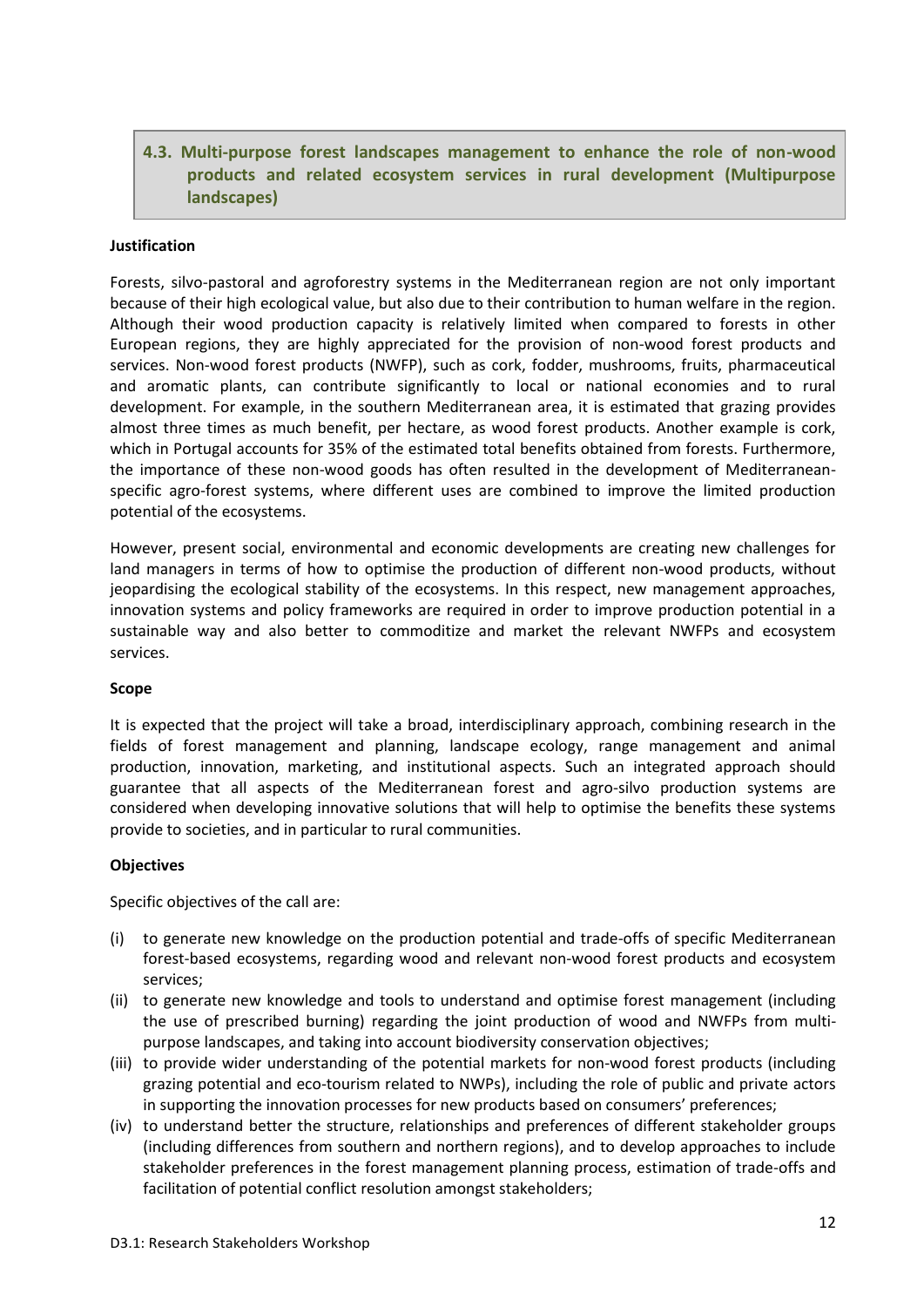(v) to analyse the capacity for institutions (e.g., policies, regulations, policy instruments, property rights, cultural norms and traditions) to enhance the role of NWFPs in rural development (considering differences in the north and the south) and to analyse and enhance the market value chains of non wood products. Also to analyse product diversification as an adaptation strategy to the environmental and socio-economic context.

#### **Expected impact**

The project will help to define strategies for the production and commoditization of NWFPs. The project will be instrumental in diversifying traditional land management activities and fostering competitiveness and innovative socio-economic activities in rural communities in the Mediterranean region. Furthermore, it will generate new multipurpose forest and landscape management to improve the production potential of Mediterranean forest ecosystems regarding NWFPs. Finally, it will result in new ways for stimulating cooperation between forest owners as well as new financing mechanisms to increase forestry investments regarding NWFPs.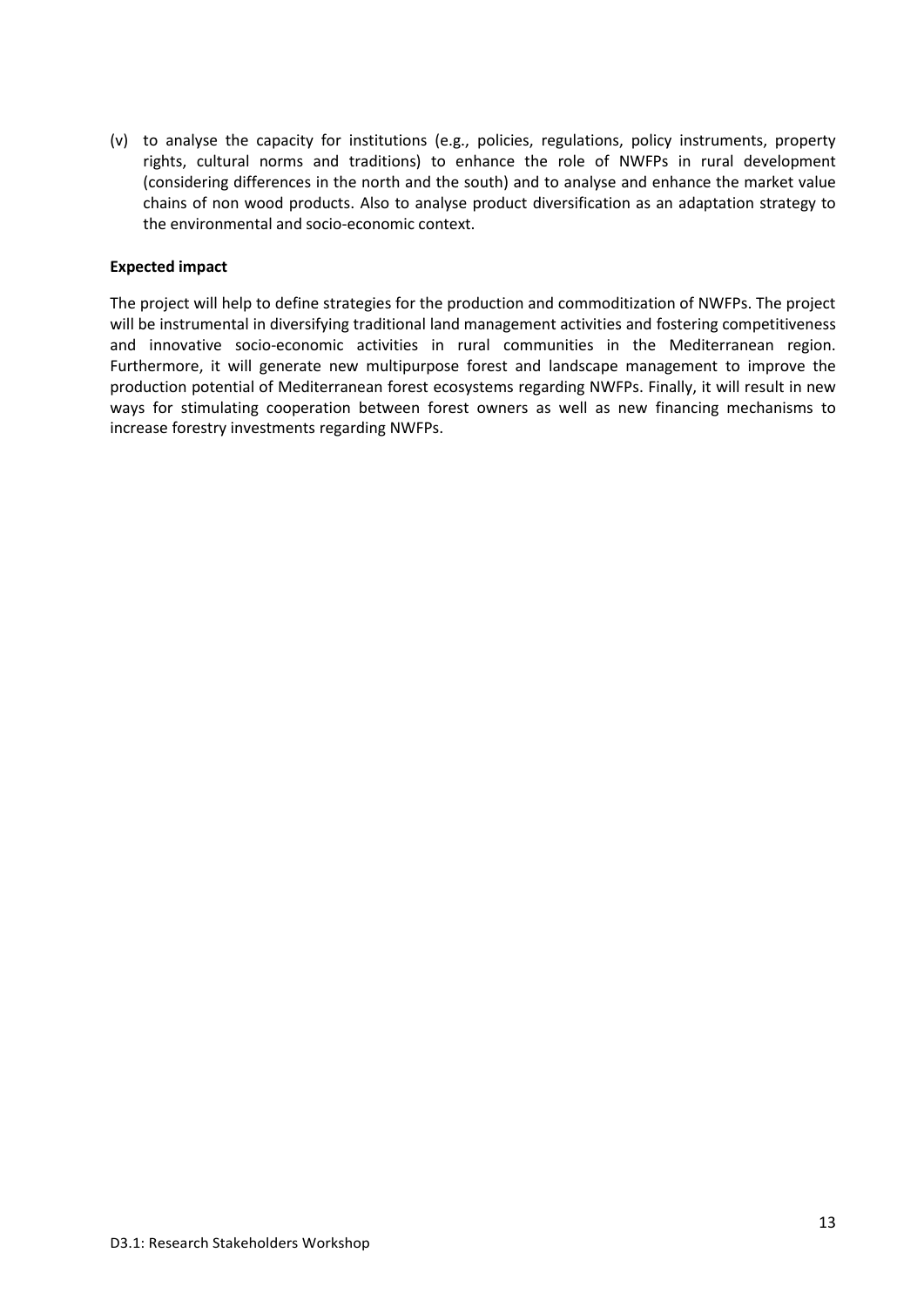## <span id="page-13-0"></span>**4.4. Integrated watershed management for delivering forest water-related services (Water)**

#### **Justification**

In a Mediterranean context, water is a high-value strategic resource. Due to climate change, demographic pressure and related land use changes, quality water is becoming increasingly scarce and is already a potential source of conflict. Forests can play an important role in the regulation of Mediterranean water resources. Understanding forest-water interactions on different scales is a prerequisite for sustainable and equitable management of water resources, and as such for developing adequate tools and policies to enhance water-related ecosystem services. Despite this, water and forest management policies, strategies and plans are generally developed and implemented by sector, without considering the interrelated implications between these two resources. The time has come to design new management strategies, along with tools and policies to support decision making, that effectively integrate knowledge from different scales and disciplines to ensure that forest management and planning takes into account impacts on the water cycle.

#### **Scope**

The project will generate new cross-disciplinary, multi-scale research aiming at developing new knowledge for a socio-eco-hydrological approach to forest-related water resources management. Building blocks from meteorology, hydrology, silviculture, forest operational science, economics, and governance will be integrated into a multi-scale approach from forest to landscape level, while additionally offering insights at pan-Mediterranean level.

#### **Objectives**

This call aims at the development of new management tools, economic incentives and governance models for optimizing water-related forest ecosystem services (green and blue water flows, water quality) and minimizing water-related risks (droughts, floods, pollution). This requires integrating knowledge on the hydrology of forest ecosystems and the modelling of scenarios on how changes in climate and land use alongside forest management affect water yield and quality.

Specific objectives of the call are:

- (i) to increase understanding of the trade-offs between water-related and other forest ecosystem services at different scales;
- (ii) to review and scale up the estimated effects of trees and forests on evapo-transpirative cooling, micro- and meso-climate, and rainfall;
- (iii) to design forest-to-basin level management models (including e.g. tree species choice, landscape composition and configuration) that contribute to drought adaptation, water harvesting, water productivity, and water quality;
- (iv) to improve understanding of economic instruments (Payment for Ecosystem Services PES, and PES-like instruments) and policies;
- (v) to develop governance models that support fair access and sustainable use for forest water resources;
- (vi) to analyse the issue of water use in restoration and forestation projects and programmes in the Mediterranean.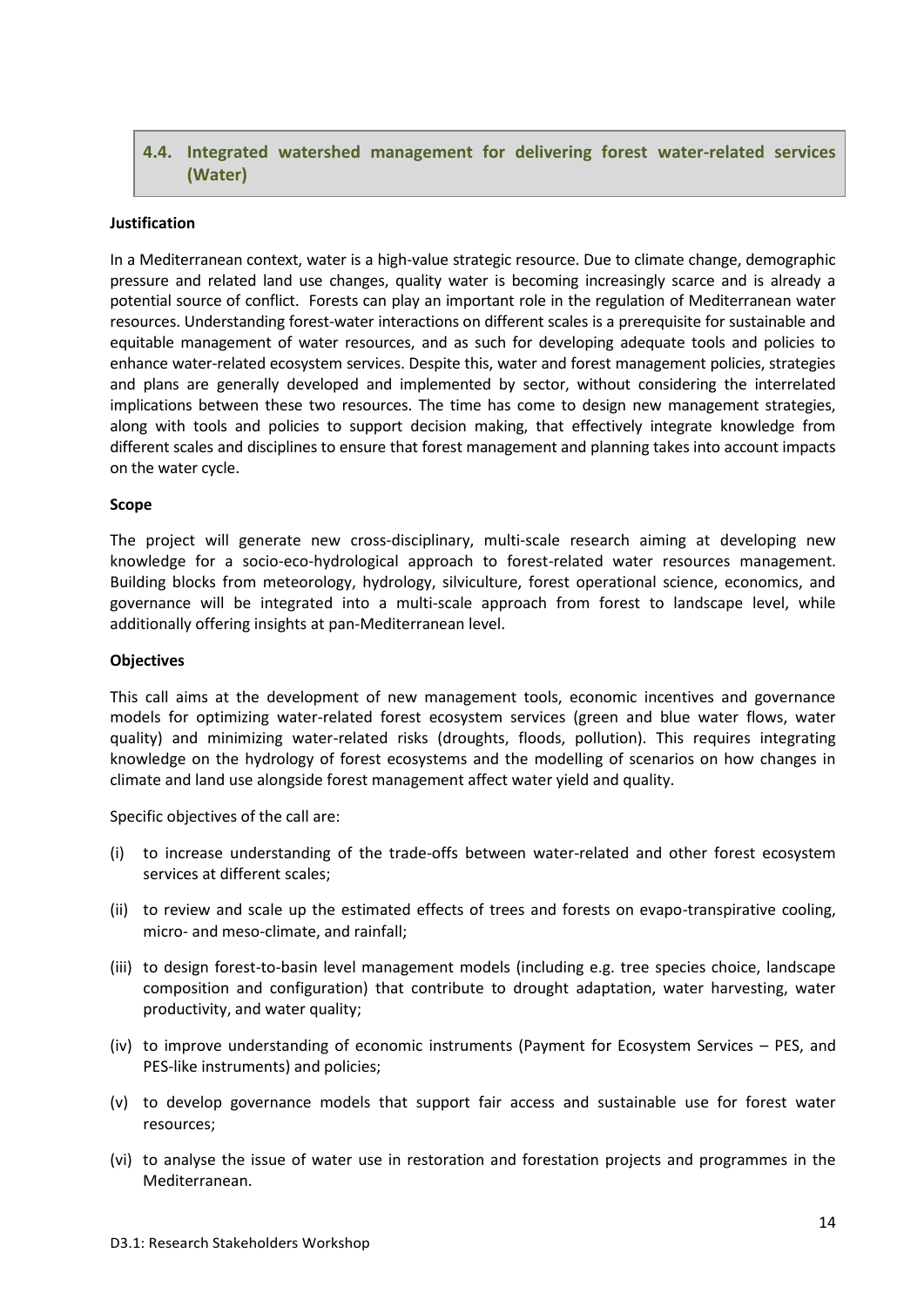#### **Expected impact**

This research will have an impact on the implementation of improved integrated management strategies that link forests-to-basin level decisions aimed at optimising the effects of forestry on the water cycle, while understanding the trade-offs with other ecosystem services. It will also promote the development of adequate economic instruments (water pricing and markets, PES-like instruments), governance models and legal frameworks to finance and promote the sustainable use of water-related forest ecosystem services in an equitable manner.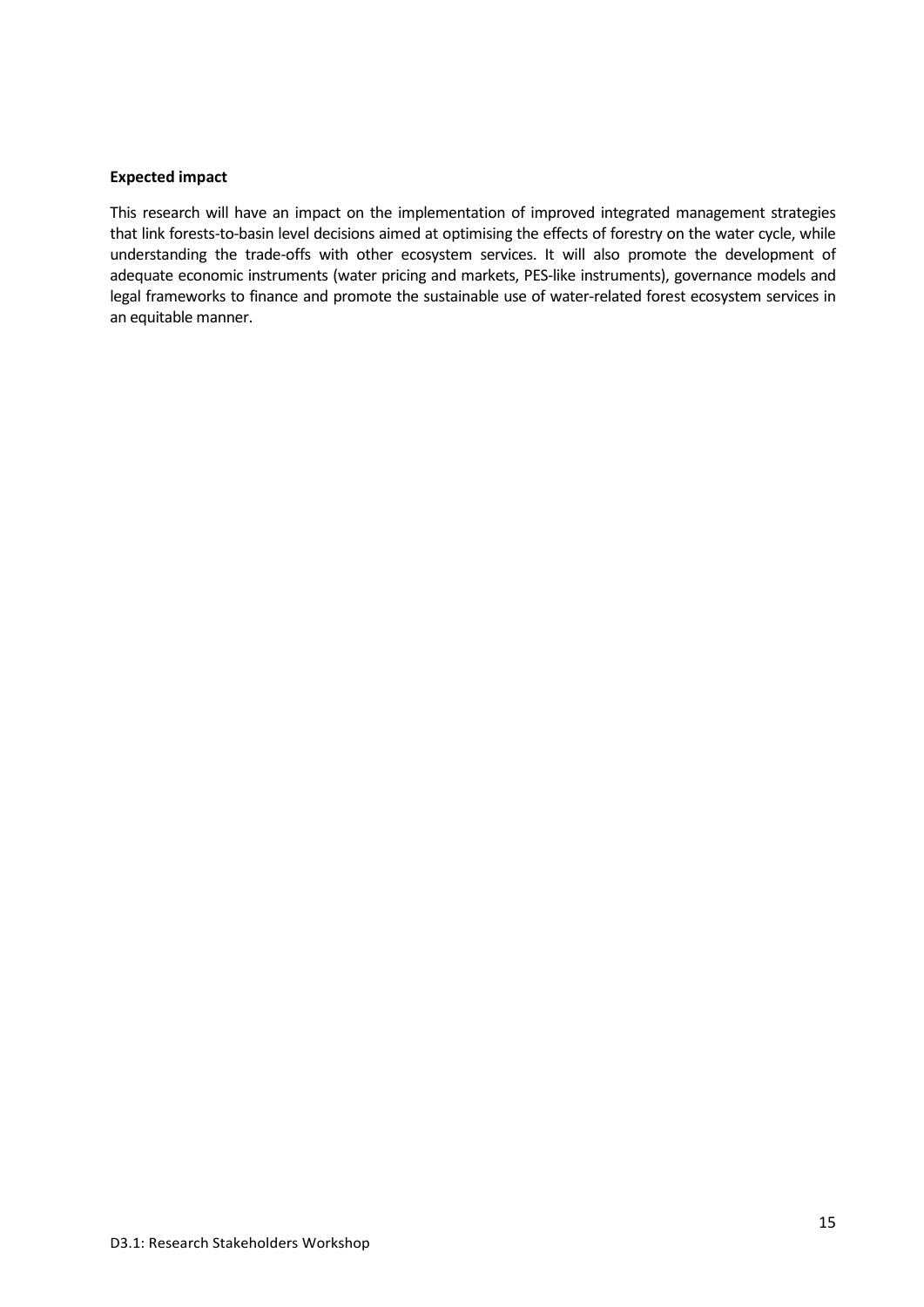#### <span id="page-15-0"></span>**Annex 1. Programme of Strategic Workshop**

- 09:00 **Welcome** by Hamed Daly, INRGREF, Habib Amamou, President IRESA and Marc Palahí, EFIMED
- 09:15 **5 years of EFIMED: towards a Mediterranean forest research area** by Marc Palahí , EFIMED
- 09:35 **Discussion**
- 09:45 **FORESTERRA ERA‐NET** by Rocío Lansac, Ministry of Economy and Competitiveness of Spain **Moderator:** Marco Marchetti, University of Molise, Italy **Discussion**
- 10:40 **FORESTERRA strategic activities (WP3)** by Marc Palahi, EFIMED **Presentation from other Mediterranean Climate Areas**

Chairman: Marc Palahi, EFIMED

**Australia** by Jerry Vanclay, Southern Cross University

**California** by Keith Gilless, University of California ‐ College of Natural Resources of Berkeley

- 11:30 **Synthesis of the call for ideas and Introduction to FORESTERRA workshop on strategic activities** by Bart Muys, EFIMED
- 11:50 **FORESTERRA workshop:** parallel sessions organized by topics
- 14:20 **FORESTERRA workshop:** parallel sessions organized by topics
- 16:00 **Wrap up session**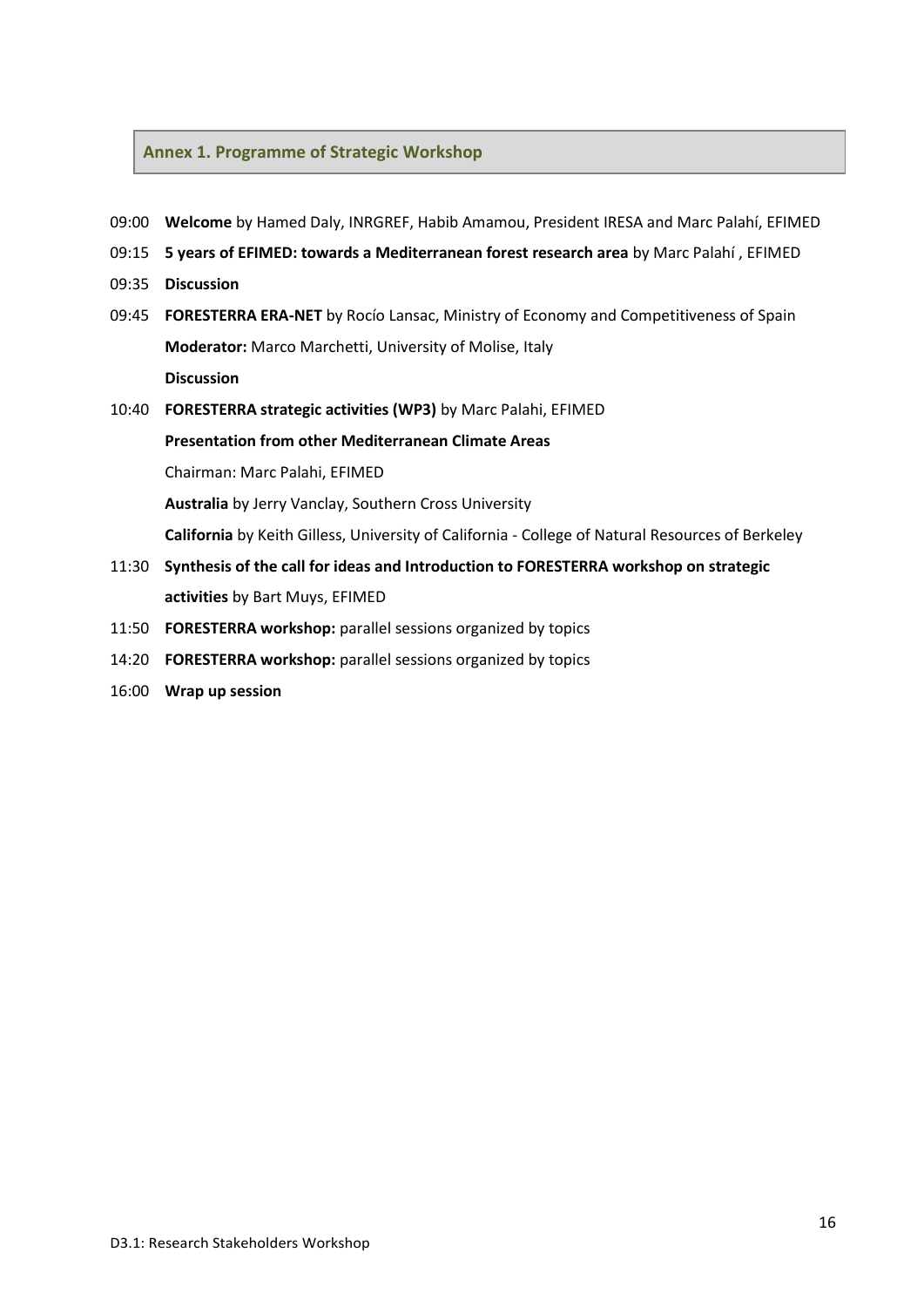#### <span id="page-16-0"></span>**Annex 2. Participants of Strategic Workshop**

**Dr Kais Abbes** INRGREF Tunisia kaisabbes@hotmail.com

**Ms Sarah Adams** EFIMED sarah.adams@efi.int

**Dr Reyes Alejano** University of Huelva Spain ralejan@uhu.es

**Dr Rocío Alonso** CIEMAT Spain rocio.alonso@ciemat.es

**Mr Habib Amamou** IRESA Tunisia amamou.habib@iresa.agrinet.tn

**Dr Abdelaziz Ayari** INRGREF Tunisia

**Dr Wassim Azri** INRGREF Tunisia azwassim@yahoo.fr

**Dr Emin Zeki Baskent** Black Sea University **Turkey** baskent@ktu.edu.tr

**Mr Mohamed Ben Hamouda** IRESA Tunisia ben\_hamouda2003@yahoo.fr

**Dr Abir Ben Hassine** INRGREF Tunisia abiri@voila.fr

**Dr Aniss Ben‐Rayana** IRESA Tunisia benrayana. aniss@iresa.agrinet.tn

**Dr Victoria Bermejo** CIEMAT Spain victoria.bermejo@ciemat.es

**Dr Ertugrul Bilgili** Black Sea University **Turkey** bilgili@ktu.edu.tr

**Dr Jose Antonio Bonet** CTFC Spain jantonio. bonet@exchange.ctfc.es

**Dr Felipe Bravo** University of Valladolid Spain fbravo@pvs.uva.es

**Dr Elena Capolino** MIPAAF Italy e.capolino@mpaaf.gov.it

**Dr Alan Crivellaro** University of Padova Italy alancrivellaro@gmail.com

**Dr Sana Dallali** Ecole Supérieure d'Agriculture de Mograne Tunisia dallali\_sana@yahoo.fr

**Dr Hamed Daly‐Hassem** INRGREF Tunisia dalyhassen. hamed@iresa.agrinet.tn

**Mr Jelal Damerghi** Journalist Tunisia

**Mr Giovanni DiMatteo** CNR‐IBAF Italy giovanni.dimatteo@entecra.it

**Prof Richard Dodd** University of Berkeley USA dodd@berkeley.edu

**Dr Gloria Dominguez CTFC** Spain gloria. dominguez@exchange.ctfc.es

**Dr Amel Ennajah** INRGREF Tunisia aennajah@yahoo.fr

**Dr Nesat Erkan** SAFRI **Turkey** nesaterkan@yahoo.com

**Dr Silvano Fares** CRA ‐ Research Centre for the Soil‐ Plant System Italy silvano.fares@entecra.it

**Dr Luis Fontes** ISA Portugal luisfontes@isa.utl.pt

**Ms Ana Fornazar** Croatian Forest Research Institute Croatia anaf@sumins.hr

**Dr Dunixi Gabiña** CIHEAM gabina@iamz.ciheam.org

**Ms Amira Gammoudi** INRGREF Tunisia nour\_elhoudag@yahoo.fr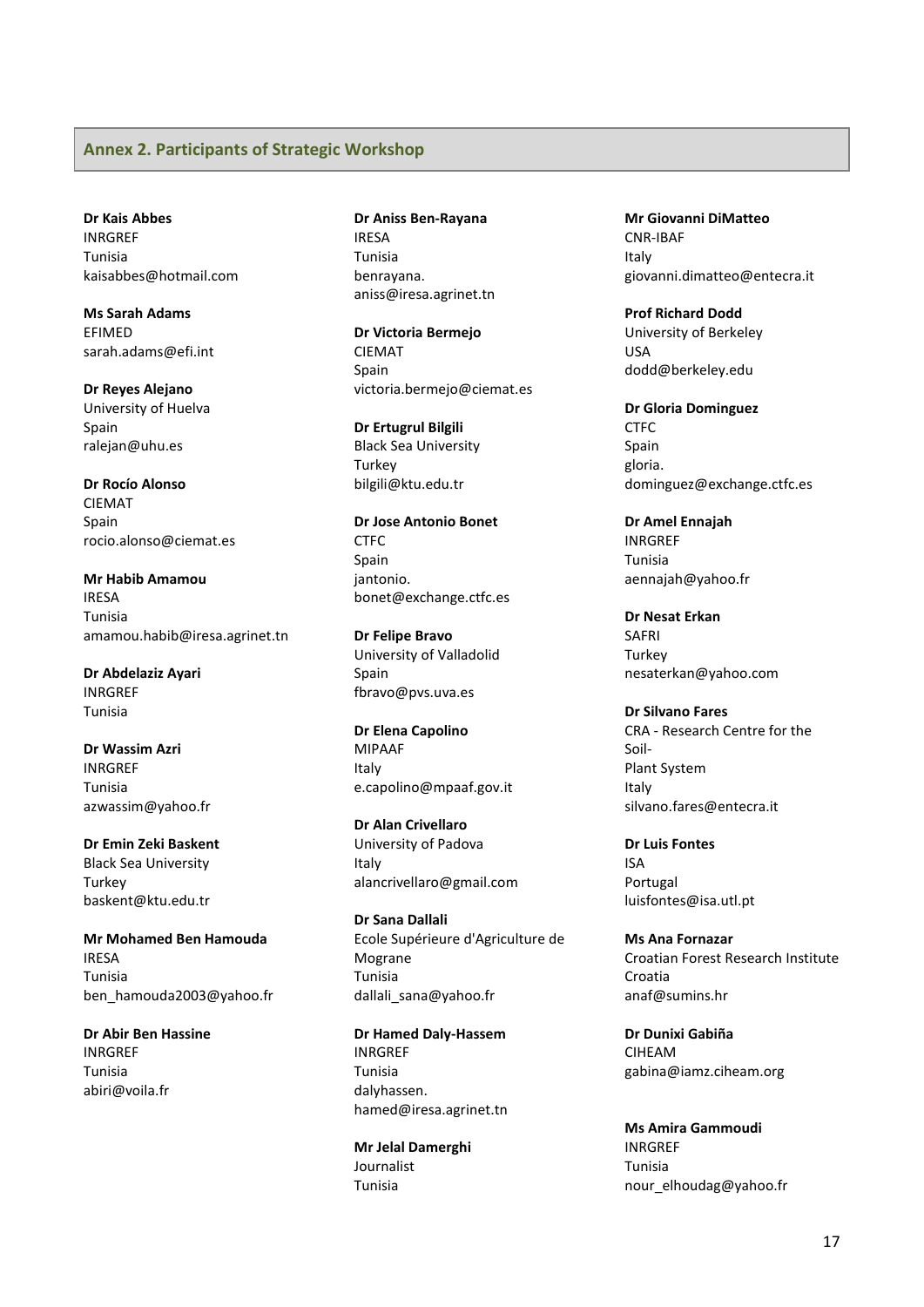**Ms Abigail García** CIHEAM garcia@iamz.ciheam.org

**Dr Hana Ghouil** Faculté des Sciences de Bizerte/ INRGREF Tunisia hanaghouil@yahoo.fr

**Prof J. Keith Gilless** University of Berkeley USA gilless@berkeley.edu

**Dr Santiago C. González‐ Martínez** INIA Spain santiago@inia.es

**Ms Elena Górriz EFIMED** elena.gorriz@efi.int

**Dr Carlos Gracia** CREAF‐UB Spain cgracia@ub.edu

**Dr Jean Marc Guehl** INRA France guehl@nancy.inra.fr

**Mr Said Hajib HCEFLCD** Morocco saidhajib.crf@gmail.com

**Dr Gema Herrero** INRA France gemaheco@gmail.com

**Dr Roland Huc** INRA Avignon France huc@avignon.inra.fr

**Dr Anabela Isidro** Fundação para a Ciência e a Tecnologia Portugal [Anabela.Isidro@fct.pt](mailto:Anabela.Isidro@fct.pt)

**Dr Anne Jambois** INRA Nancy France jambois@nancy.inra.fr

**Sihem Jebari** INRGREF Tunisia

**Dr Abdelhamid Khaldi** INRGREF Tunisia khalditn@yahoo.fr

**Prof Mohamed Larbi Khouja** INRGREF Tunisia khoujalarbi@yahoo.fr

**Prof Khadija Kissayi** ENFI Morocco kissayi\_k@yahoo.fr

**Dr Rocío Lansac** MINECO Spain rocio.lansac@mineco.es

**Dr François Lefevre** INRA France francois. lefevre@avignon.inra.fr

**Ms Paola Mairota** University OF Bari Italy

**Dr Marco Marchetti** University of Molise Italy marchettimarco@unimol.it

**Ms Valentina Marinova** Executive Forest Agency Bulgaria v.marinova@iag.bg

**Dr Pablo Martín‐Pinto** University of Valladolid Spain pmpinto@pvs.uva.es

**Mr Mauro Masiero** University of Padova Italy mauro.masiero@unipd.it

**Dr Robert Mavsar** EFIMED robert.mavsar@efi.int

**Ms Faten Mezni** INRGREF Tunisia faten‐mez@hotmail.com

**Prof Gerardo Moreno** University of Extremadura Spain gmoreno@unex.es

**Dr Boujemaa Mouflih** ENFI Morocco mouflih.b@hotmail.com

**Dr Fouad Mounir** ENFI Morocco mounirf@hotmail.com

**Dr Sven Mutke Regneri** INIA Spain mutke@inia.es

**Dr Bart Muys** EFIMED bart.muys@efi.int

**Dr Zuheir Nasr** INRGREF Tunisia safia\_44@yahoo.fr

**Prof Kevin O'Hara** University of Berkeley USA kohara@berkeley.edu

**Dr Dani Oliach CTFC** Spain daniel.oliach@ctfc.es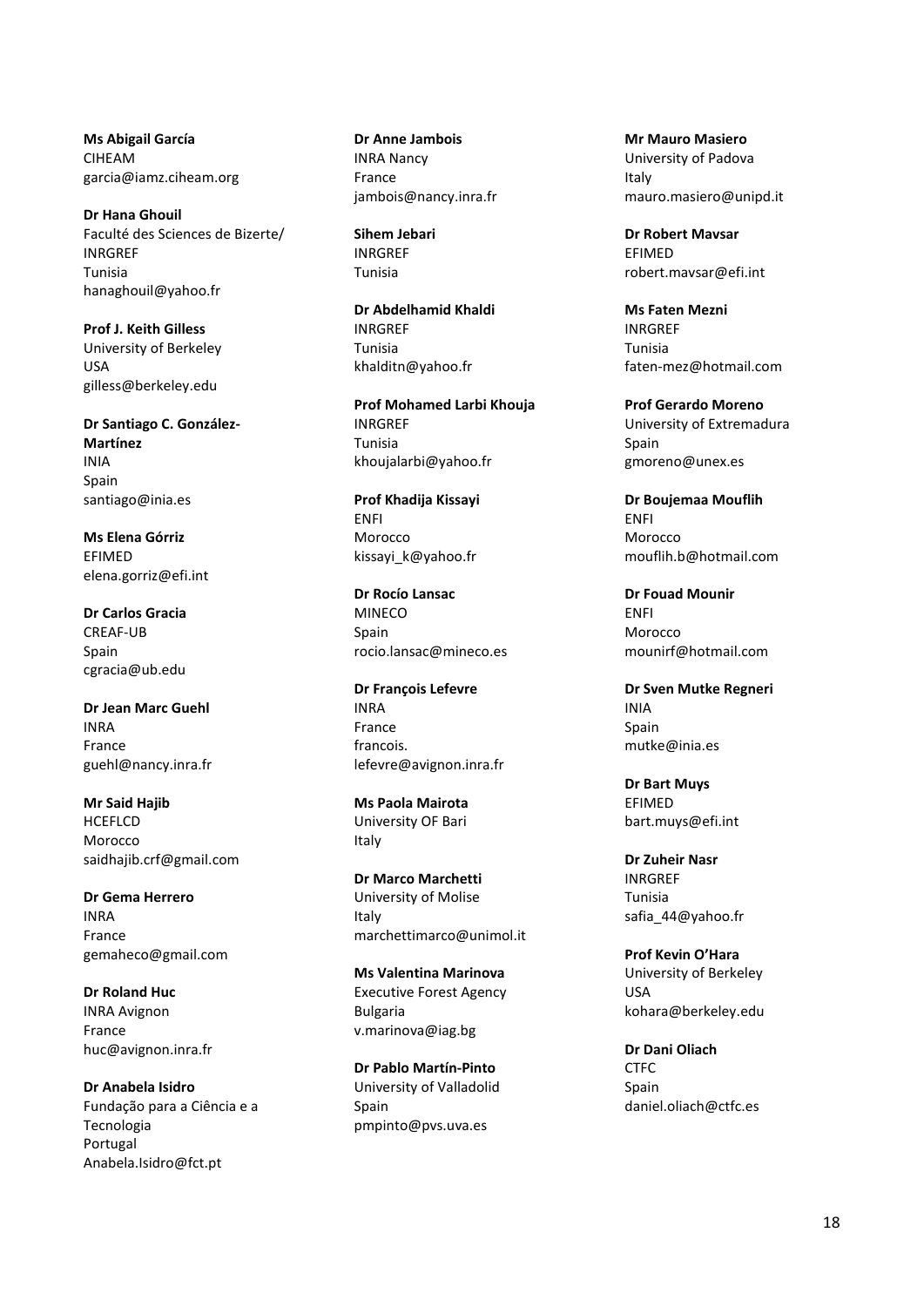**Dr Juan Oliet** Politechnic University of Madrid Spain

**Dr Marc Palahi** EFIMED marc.palahi@efi.int

**Dr Denitsa Pandeva** Executive Forest Agency Bulgaria denica@iag.bg

**Prof Davide Pettenella** University of Padova Italy davide.pettenella@unipd.it

**Dr Miriam Piqué CTFC** Spain miriam.pique@ctfc.es

**Ms Laetitia Poffet** MAAPRAT France laetitia. poffet@agriculture.gouv.fr

**Dr Francisco Rego** UTL‐ISA‐CEABN Portugal fcastrorego3@gmail.com

**Mr Mohammed Nejib Rejeb** INRGREF Tunisia rejeb.nejib@iresa.agrinet.tn

**Dr Sonia Roig** Technical University of Madrid Spain sonia.roig@upm.es

**Ms Mercedes Rois** EFIMED mercedes.rois@efi.int

**Mme Jihene Romdhane** Ecole Supérieure d'Agriculture de Mograne Tunisia jiheneromdhane@yahoo.fr

**Dr Mohamed Sabir** ENFI Morocco sabirmohamed@menara.ma

**Ms Victoria Sanz** EFIMED victoria.sanz@efi.int

**Dr Elsa Sattout** Notre Dame University‐Louaize Lebanon esattout@ndu.edu.lb

**Dr Laura Secco** University of Padova Italy laura.secco@unipd.it

**Ms Patricia Sfeir** YMCA Lebanon patricia.sfeir@ymca‐leb.org.lb

**Dr Tahar Sghaier** INRGREF Tunisia sghaier.tahar@iresa.agrinet.tn

**Prof Margaret Shannon** EFI margaret.shannon@efi.int

**Mr David Solano** CTFC Spain david.solano@ctfc.es

**Dr Margarida Tome** ISA Portugal magatome@isa.utl.pt

**Mr Giorgio Vacchiano** University of Torino Italy giorgio.vacchiano@unito.it

**Dr Jerry Vanclay** Southern Cross University Australia jvanclay@scu.edu.au

**Dr Michel Vennetier** Irstea ‐ EMAX France michel.vennetier@irstea.fr **Mr Domenico Ventrella CRA** Italy

**Dr Dijana Vuletic** Croatian Forest Research Institute Croatia dijanav@sumins.hr

**Mr Janez Zafran** Ministry of Agriculture and Environment Slovenia janez.zafran@gov.si

**Dr Abdelaziz Zairi** INRGREF Tunisia zairi.abdelaziz@iresa.agrinet.tn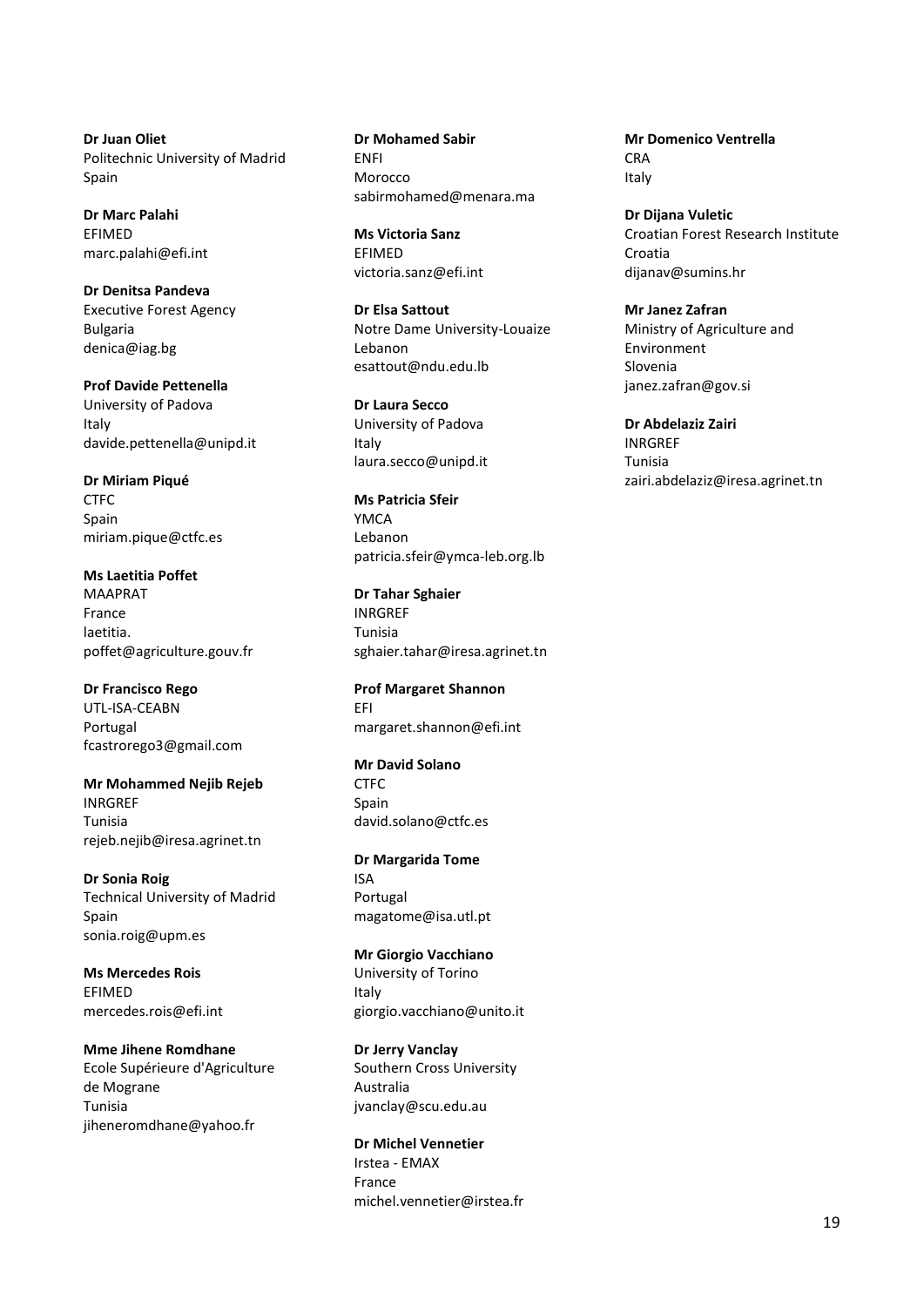# <span id="page-19-0"></span>**Annex 3. Pictures of Strategic Workshop**



**Photo 1.** FORESTERRA workshop. Parallel sessions (Abigail García)



 **Photo 2.** FORESTERRA workshop (Abigail García)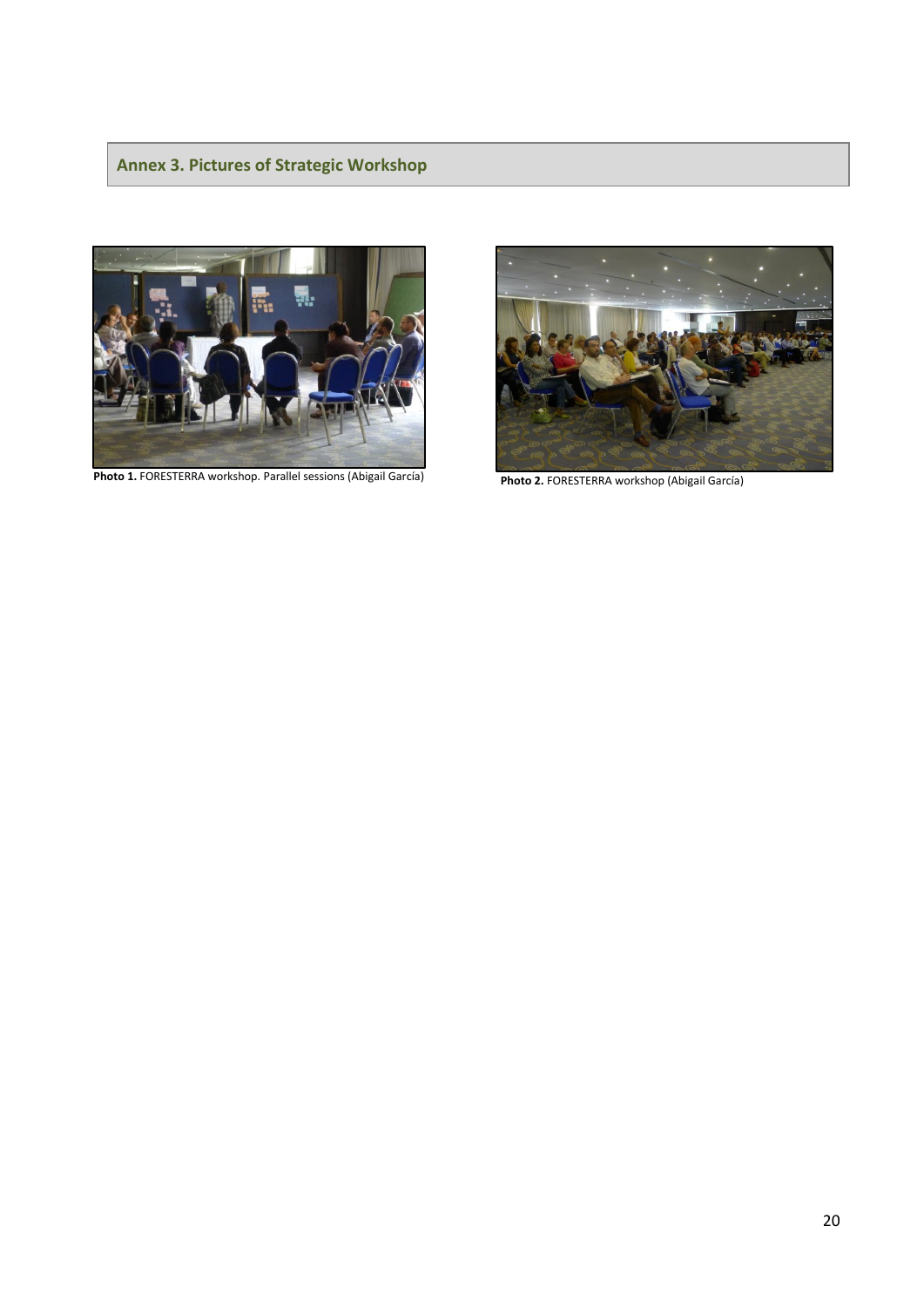<span id="page-20-0"></span>**Annex 4. Programme of Steering Committee and Stakeholders Advisory Group**

## **Day 1 - 18th of October**

*Venue: Unità di ricerca per la climatologia e la meteorologia applicate all'agricoltura (CRA-CMA), Via del Caravita 7ª, Rome*

#### **Session 1: Opening & Progress of the WPs**

(Chair: Serenella Puliga, MIPAAF)

| $09.00 - 09.05$ | Welcome & opening remarks (Luigi Perini, CRA)                                                                                                                                                                 |  |  |
|-----------------|---------------------------------------------------------------------------------------------------------------------------------------------------------------------------------------------------------------|--|--|
| $09:05 - 09:15$ | Coordinator's welcome & meeting objectives (Rocio Lansac, MINECO)                                                                                                                                             |  |  |
| $09.15 - 09.45$ | Mapping research activities: analysis and discussion of WP2 questionnaires and<br>thinking ahead to Task 3.1, Definition of joint activities (Giuseppe Scarascia, CRA)                                        |  |  |
| $09.45 - 10.30$ | Progress of the other WPs<br>WP4 progress and outlook (Jean-Charles Valette, INRA)<br>٠<br>WP6 progress and outlook (Joana Pinheiro, FCT)<br>٠<br>WP7 progress and outlook (Dunixi Gabiña, IAMZ)<br>$\bullet$ |  |  |
| $11.00 - 13.00$ | Mapping research activities and thinking ahead: Poster Session (Giovanni Di Matteo)<br>& Sofia Bajocco, CRA)                                                                                                  |  |  |

#### **Session 2: Introduction of SAG members & Strategic Activities (WP3)**

(Chair: Rocío Lansac, MINECO)

| $14.00 - 14.30$ | Brief self-introductions by the Stakeholders Advisory Group members                                                                     |
|-----------------|-----------------------------------------------------------------------------------------------------------------------------------------|
| $14.30 - 15.30$ | Presentation of FORESTERRA strategic themes (Robert Mavsar, EFIMED)                                                                     |
| $15.30 - 16.00$ | Presentation of JPI "Water challenges for a changing world": objectives, strategy and<br>possible synergies (Enrique Playán, MINECO)    |
| $16.30 - 18.00$ | General discussion of FORESTERRA strategic themes and of possible relationships<br>with other ERA-NETs and JPIs (Robert Mavsar, EFIMED) |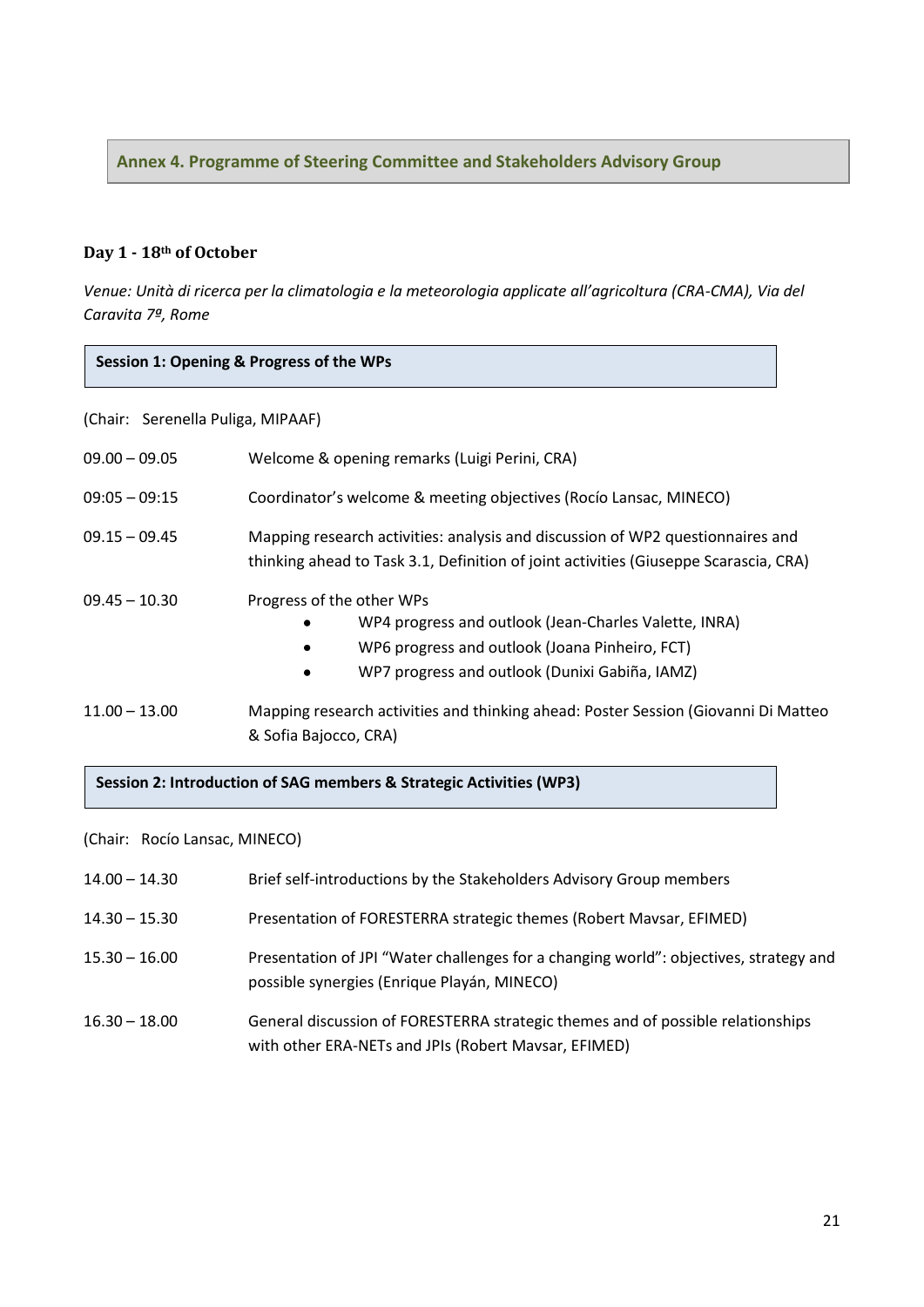## **Day 2 - 19th of October**

*Venue: Castelporziano Presidential Estate and Natural Reserve*

09.15 – 09.30 Introduction to the Castelporziano Forest (Ervedo Giordano, Scientific Committee of Castelporziano Reserve)

**Session 3: Steering Committee** 

#### *In parallel*: **Stakeholders Advisory Group meeting** (Chair: Yves Birot)

(Chair: Rocío Lansac, MINECO)

| $10.45 - 11.00$ | Way forward (next meeting date and next steps) (Rocio Lansac, MINECO) |
|-----------------|-----------------------------------------------------------------------|
| $10.00 - 10.45$ | Steering Committee wrap up and summary (Robert Maysar, EFIMED)        |
| $09.30 - 10.00$ | WP1 administrative issues. Internal report (Victoria Sanz, EFIMED)    |

## **Session 4: SAG feedback and closing**

(Chair: Giuseppe Scarascia, CRA)

| $11.00 - 11.30$ | Feedback from the SAG. Conclusion of the meeting (Yves Birot, SAG) |
|-----------------|--------------------------------------------------------------------|
|-----------------|--------------------------------------------------------------------|

11.30 – 13.30 In-field discussion of management and conservation of Mediterranean coastal forests: the case of the Castelporziano Natural Reserve (Giorgio Calzolari & Aleandro Tinelli, Presidenza della Repubblica)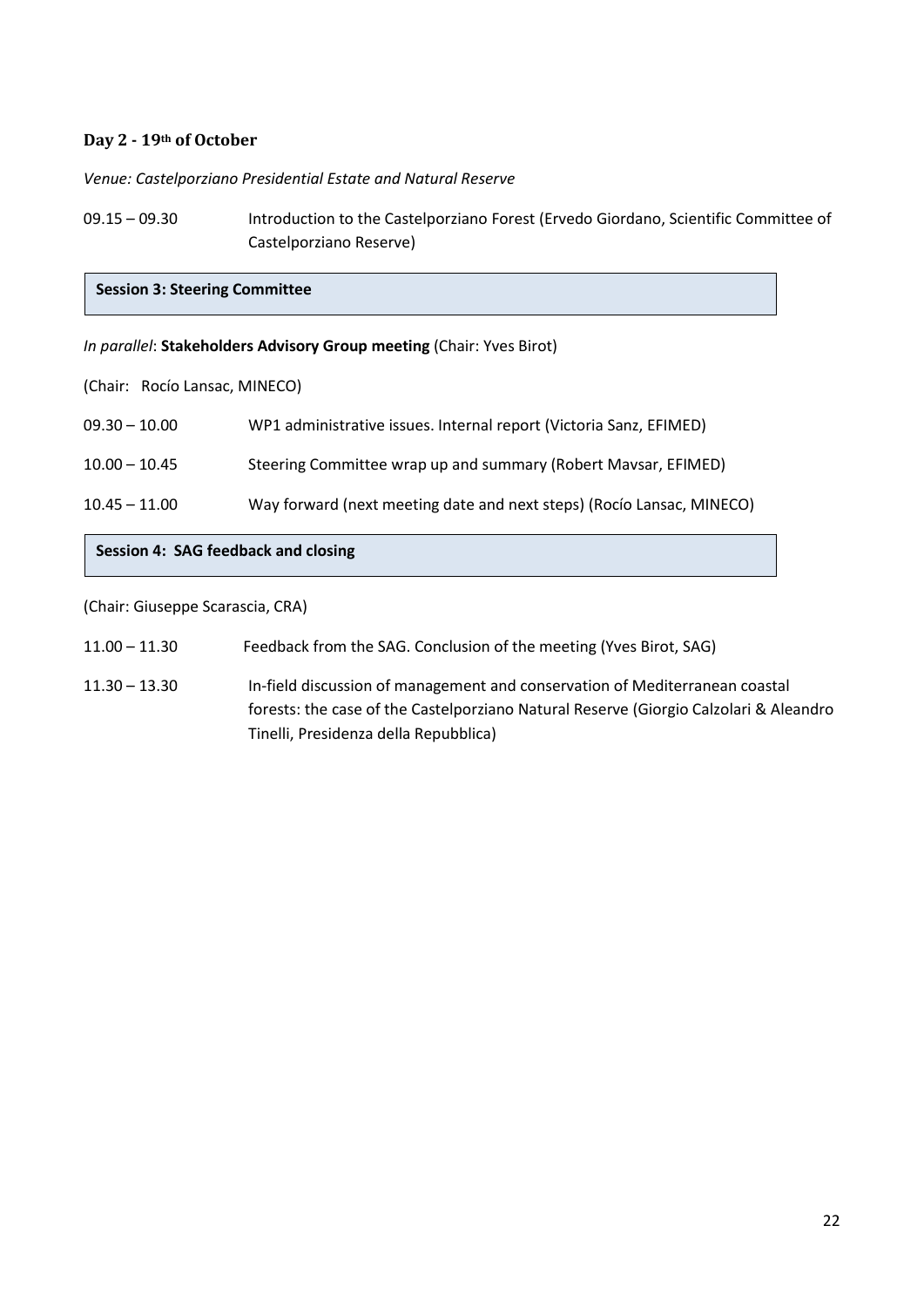# <span id="page-22-0"></span>**Annex 5. Participants of Steering Committee and Stakeholders Advisory Group**

| Partner        | <b>Name</b>               | Institution   | Country         | <b>Email</b>                                 |
|----------------|---------------------------|---------------|-----------------|----------------------------------------------|
| $\mathbf 1$    | Rocío Lansac              |               |                 | foresterra@mineco.es                         |
| $\mathbf{1}$   | Jessamyn Jackson          | <b>MINECO</b> | Spain           | foresterra@mineco.es                         |
| $\overline{2}$ | Dunixi Gabiña             | <b>IAMZ</b>   | International   | gabina@iamz.ciheam.org                       |
| 3              | Ségolène Groualle         |               |                 | segolene.groualle@agriculture.gouv.fr        |
| 3              | Laetitia Poffet           | <b>MAAF</b>   | France          | laetitia.poffet@agriculture.gouv.fr          |
| 4              | Elena Capolino            |               |                 | e.capolino@mpaaf.gov.it                      |
| 4              | Serenella Puliga          | <b>MIPAAF</b> | Italy           | s.puliga@mpaaf.gov.it                        |
| 5              | Mehmet Çalıkoğlu          |               | Turkey          | calikoglumehmet@hotmail.com                  |
| 5              | Şahin Melahat             | <b>SAFRI</b>  |                 | melahat sahin@hotmail.com                    |
| 5              | Nesat Erkan               |               |                 | nesaterkan@yahoo.com                         |
| 6              | Robert Mavsar             |               |                 | robert.mavsar@efi.int                        |
| 6              | Sarah Adams               | <b>EFIMED</b> | International   | sarah.adams@efi.int                          |
| 6              | Victoria Sanz             |               |                 | victoria.sanz@efi.int /                      |
|                |                           |               |                 | foresterra@mineco.es                         |
| 7              | Giussepe Scarascia        |               |                 | giuseppe.scarascia@entecra.it                |
| 7              | Giovanni Di Matteo        | <b>CRA</b>    | Italy           | giovanni.dimatteo@entecra.it                 |
| 7              | Elisabetta Raparelli      |               |                 | elisabetta.raparelli@entecra.it              |
| 7              | Sofia Bajocco             |               |                 | sofiabajocco@gmail.com                       |
| 8              | Anne Jambois              |               |                 | jambois@nancy.inra.fr                        |
| 8              | Gema Herrero              | <b>INRA</b>   | France          | gema.herrero-corral@avignon.inra.fr          |
| 8              | Jean-Charles Valette      |               |                 | Jean-charles.valette@avignon.inra.fr         |
| 9              | Joana Pinheiro            | <b>FCT</b>    | Portugal        | joana.pinheiro@fct.pt                        |
| 12             | Denitsa Pandeva           |               | <b>Bulgaria</b> | denica@iag.bg                                |
| 12             | Valentina Marinova        | EFA           |                 | v.marinova@iag.bg                            |
| 13             | Janez Zafran              | <b>MAE</b>    | Slovenia        | janez.zafran@gov.si                          |
| 14             | Dijana Vuletic            | <b>MZOS</b>   | Croatia         | dijanav@sumins.hr                            |
| 15             | Vassiliki Kazana          |               |                 | vkazana@teikav.edu.gr /<br>vkazana@gmail.com |
| 15             | Irini Nikolaou            | MEECC         | Greece          | i.nikolaou@prv.ypeka.gr                      |
| JPI Water      | Rosa Rodríguez<br>Bernabé | <b>MINECO</b> | Spain           | rosar.bernabe@mineco.es                      |
| JPI Water      | Enrique Playán            |               | Spain           | enrique.playan@eeac.csic.es                  |
|                | Marco Marchetti           | <b>UNIMOL</b> |                 | marchettimarco@unimol.it                     |
|                | Roberto Tognetti          | <b>UNIMOL</b> |                 | tognetti@unimol.it                           |
|                | Ceci Paolo                | <b>FAO</b>    |                 | paolo.ceci@fao.org                           |